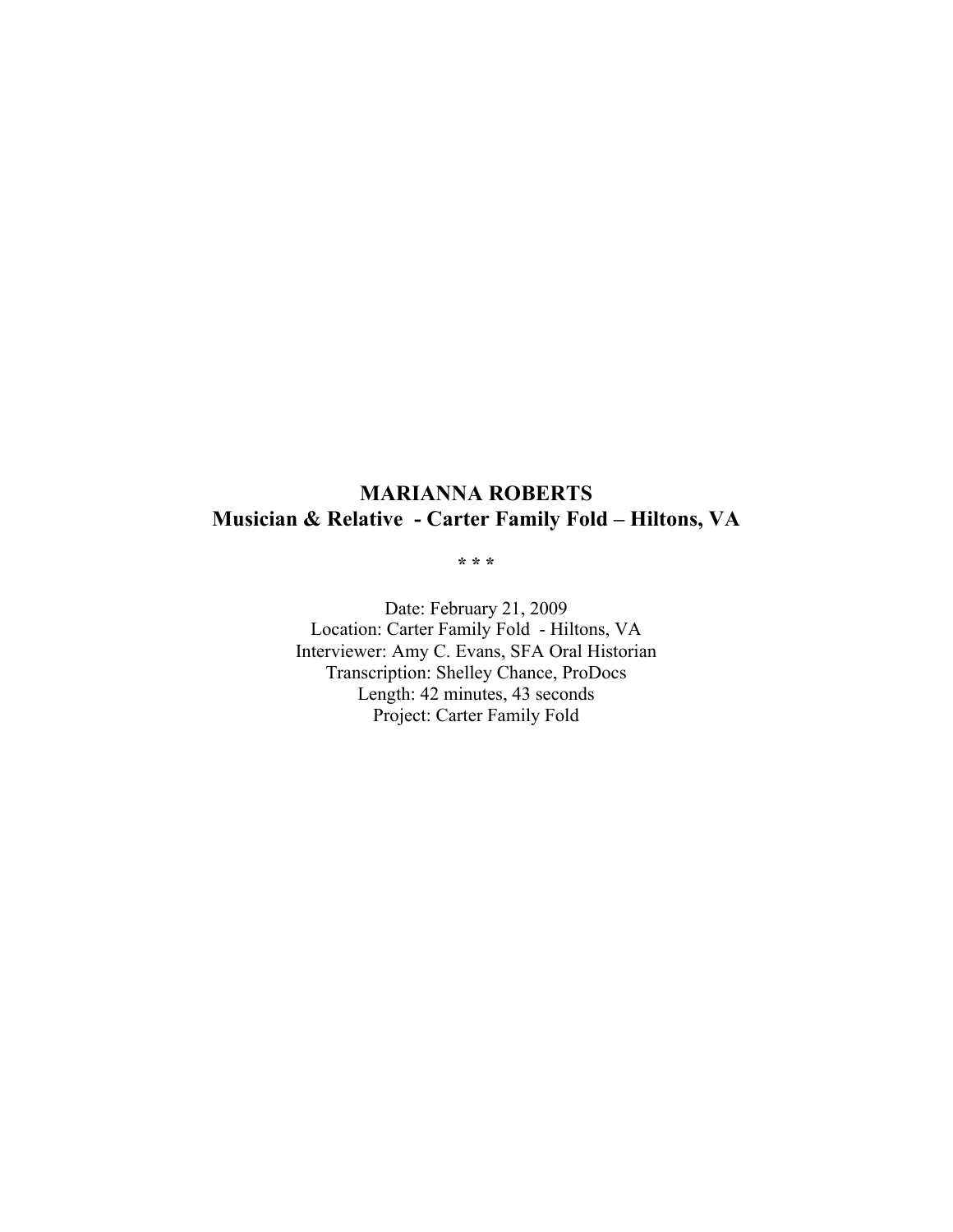# **[Begin Marianna Roberts Interview]**

# **00:00:02**

**Amy Evans:** This is Amy Evans on Saturday, February 21, 2009. I'm in Hiltons, Virginia, at the Carter Family Fold, and I'm with Marianna Roberts. And Marianna, if you would mind telling me—stating your name for the record and also what you do for a living?

# **00:00:19**

**Marianna Roberts:** My name is Marianna Roberts, and I'm retired after thirty years of service with Frontier Health; but I mainly watch grandchildren now and play a little music, and we have an old-time group. We do a lot of the Carter Family songs, and the name of our group is the Appalachian Dream Spinners.

# **00:00:44**

**AE:** Now may I also ask you to share your birth date, if you don't mind. I know it's a very indelicate question for a Southern lady but—?

**00:00:51**

**MR:** June 8, 1947.

# **00:00:54**

**AE:** And before we started recording, we got to talking a little bit about your family's connection with the Carter Family, so can we maybe try and follow that path a little bit?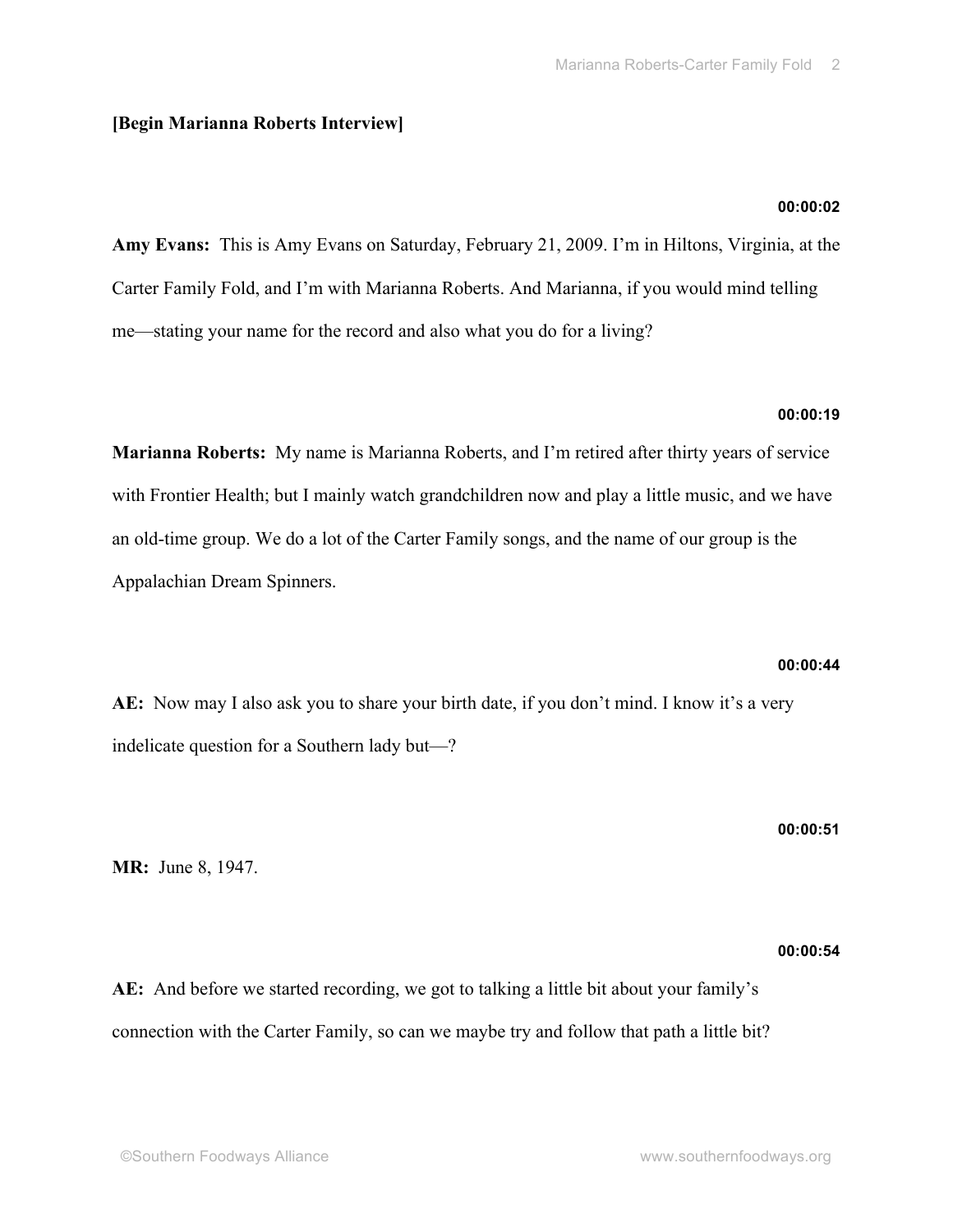### **00:01:04**

**MR:** Okay. Well my grandmother [Myrtle Porter Vermillion] was a cousin to Mother Maybelle [Addington Carter] and Sara [Dougherty Carter]. They grew up together over on Copper Creek close to Addington Frame Church, and they played music together as they grew up. My grandmother played the Autoharp and guitar, and she played with Sara and Sara would come to—in later years, when they married, she would come over to the Holston River to my grandmother's home. My mother [Verna "Queenie" Vermillion] can remember Sara being there and singing with my grandmother and playing music together. And they both had music groups. My grandmother played later when she got married; she played in a group called the Magic City Trio, the Dykes' Magic City Trio, who actually recorded in Brunswick, New York, in March of 1927, and then of course the Carter Family were recording—well were playing music then too, and they also recorded that year in Bristol. I'm not sure if they recorded earlier anywhere else, but I know they recorded in Bristol that year. I'm not sure why my grandmother's group didn't record in Bristol also but they—they didn't. And they just have known each other. I've heard my grandmother talk about Mother Maybelle and Sara for a long time, and then as I got older and grew up I started coming to the Carter Fold. I had an aunt, my grandmother's daughter, oldest daughter, played music in her home and that's how I got started playing the bass and the autoharp.

**00:02:54**

# **AE:** So and—and your grandmother's name was Myrtle Vermillion?

**00:02:59**

# **MR:** Uh-huh, Myrtle Vermillion.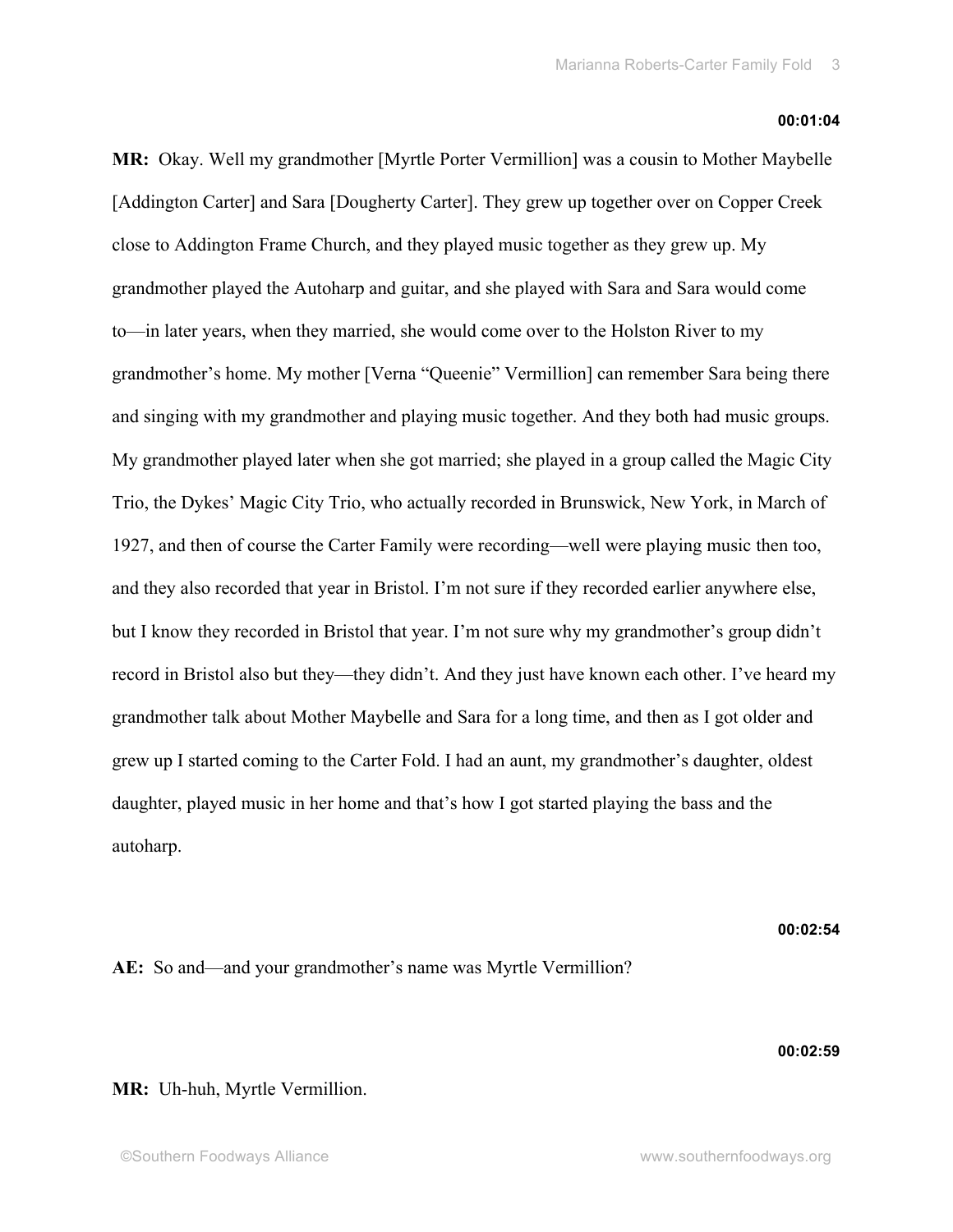### **00:03:00**

**AE:** And we got to talking a little bit about the Vermillion connection because I just learned that Rita's grandmother's name was Ocie Vermillion Jett, and so we're just now discovering there might be another family connection.

# **00:03:14**

**MR:** Yes, I didn't know that. But of course my grandmother was—her dad was a Porter, but her mother was an Addington, and that's how she was related to Mother Maybelle. She was also related to the Dougherty(s) and that's how she was related to Sara too. But the Vermillion side would be my grandfather's side, and I wasn't aware of that. I'm glad to find that out. I'm proud of the fact that we're related and just being acquainted to the Carter Family.

### **00:03:45**

**AE:** Well what kind of stories did your grandmother tell you growing up about, excuse me, Sara Carter and then later A. P. and Sara?

### **00:03:54**

**MR:** Well I guess the—the earlier stories was just when they were children playing together, you know, on the ridge over there. And of course they—when they got married, they didn't live that far away, but it seemed a lot further back in 1927 because of the way, you know, the transportation was. It was—they'd travel by horse and buggy sometimes, you know, before they had a car to get back from Hiltons to Copper Creek, and then of course on the Holston River. It's not that far now days, but back then it took a while, so they didn't visit as much. But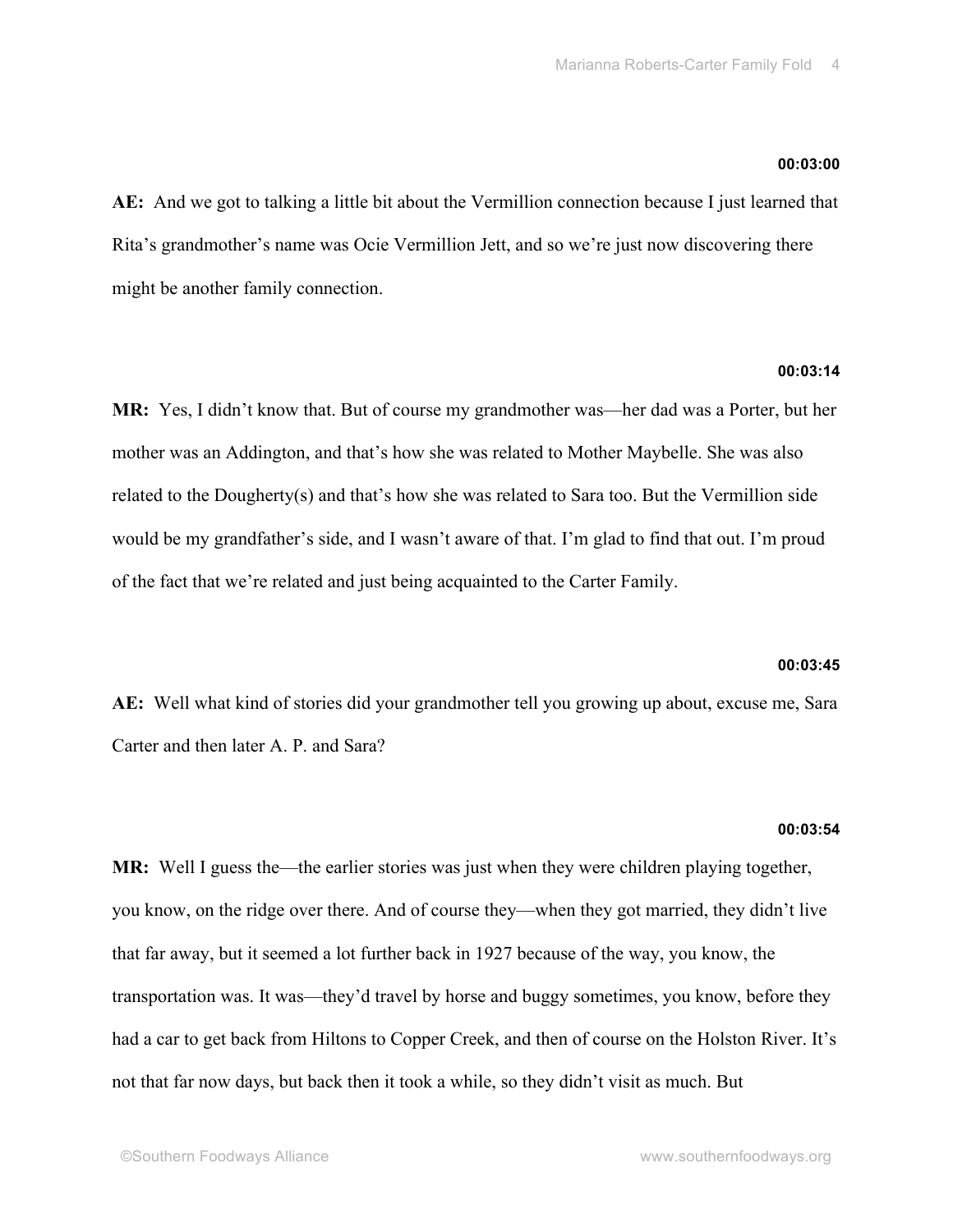occasionally, Sara would come and visit my grandmother at their farm at least on one occasion that my mother remembers. And can remember them singing, singing harmony, playing musical instruments together, and I don't know if they did any shows together or not around here, because back then they would play at cake walks and schools and dances, and that's where my grandmother's band played.

# **00:05:08**

**AE:** Now did your grandmother choose the Autoharp, or was it just something that was around that she picked up?

### **00:05:13**

**MR:** I'm not really sure how she came to have her first autoharp. I don't—I just don't know. I guess that was just an instrument that people had around back then. You know, those little fivebar harps? And of course she played the guitar; she played the banjo. And her children played; my mother played the piano some. Her oldest son played the fiddle and guitar. Her oldest daughter danced, and of course my mother danced with that little band they had at five years old. She watched *Shirley Temple* on TV and learned how to tap dance, and she could do the Charleston, and they would bill her as the "Dykes Magic City Trio and the Little Dancing Queen." And that's how she got her nickname, Queenie, and that's what people called her by that name all of her life is Queenie, even though her name was Verna Pearl. So you know those are the stories that I remember hearing. I'm not sure exactly how they—how she started with the Autoharp though—where it came from.

### **00:06:36**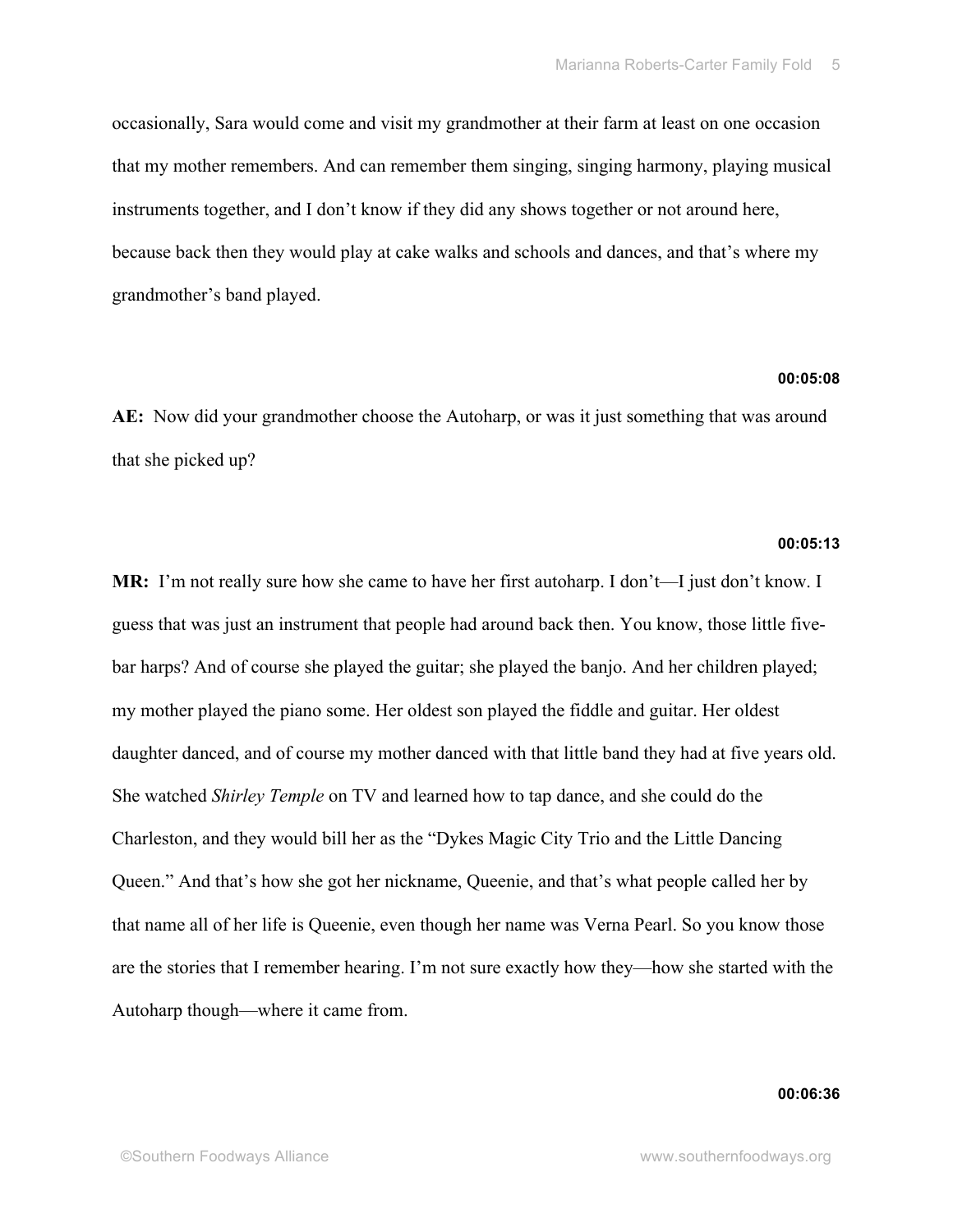**AE:** Now did she ever have any relationship later on with Mother Maybelle [Carter]?

# **00:06:41**

**MR:** Well, they were friends. They—they remained friends and when the Carters—see, Mother Maybelle moved to Nashville later, and when she'd come in on a visit or come to the Fold to do a show or a special, you know, special show or something, she would stop by and see my grandmother. Because I can remember being there one day when they were coming up to do a show on Saturday night. And I guess I was married then, so it was probably in the [nineteen] '70s and they had on those gold dresses that's hanging in the museum now. I'll never forget, you know, how they looked; they were getting ready to come to the show and, at that time, my grandmother was bedfast. She had crippling arthritis and couldn't get out very much, but when they came in, they would stop and visit her.

# **00:07:37**

**AE:** Now, and then this area, you know, obviously, is so known for country music, with the Carter Family being the first family of country music, but it's also just such an engrained part of the culture here that everybody comes up in music and—and so, as I mentioned before, you know, we're here to talk about music and food, and I brought this cookbook, the *Grazing Along the Crooked Road* where you have Baw Baw Vermillion's Tomato Gravy; and so I was wondering if you could talk about her tomato gravy and also, you know, what growing up here for her was like and what stories you heard about, you know, working with what you have and and canning food and—and gardening and—and cooking.

### **00:08:18**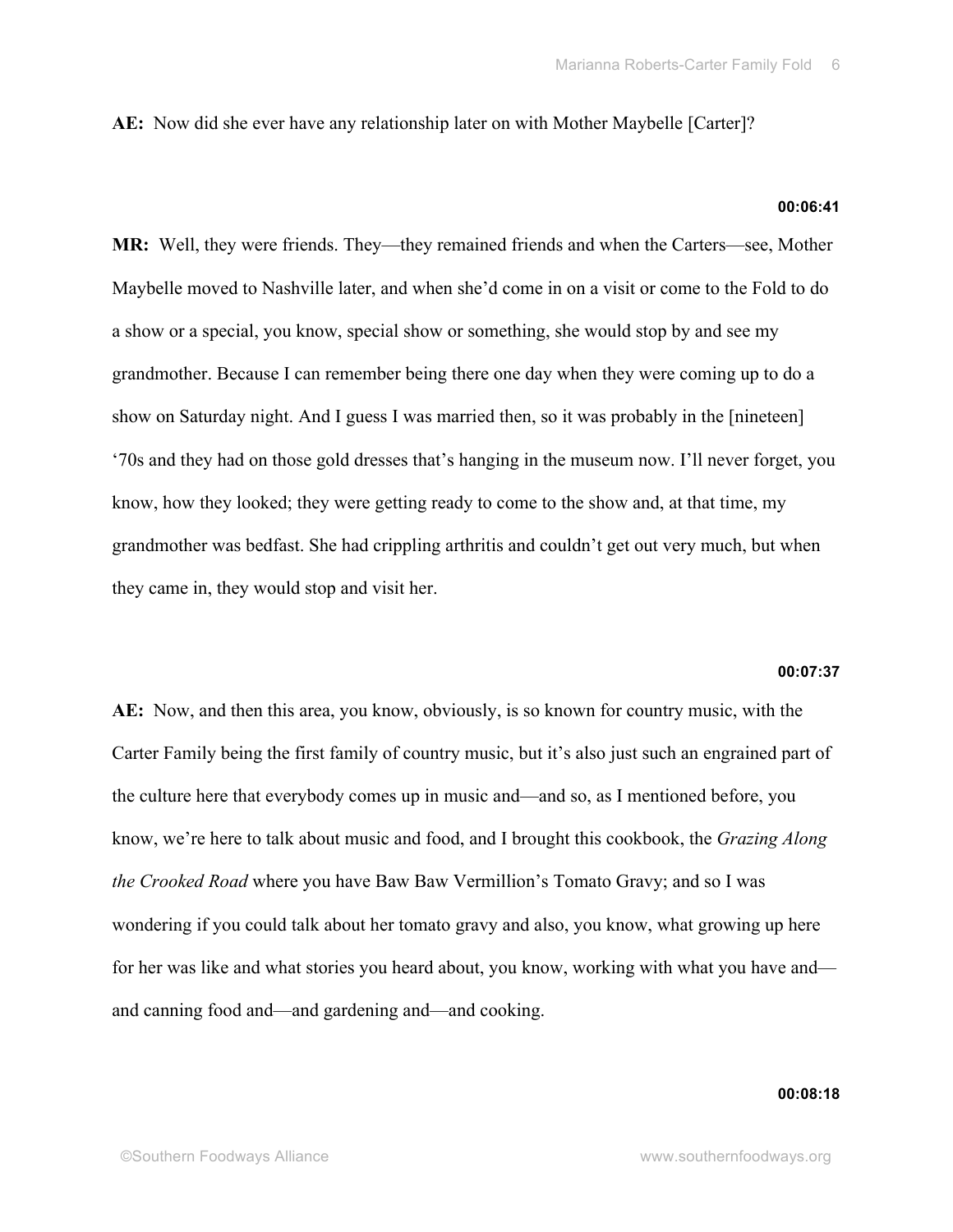**MR:** Okay. We called her—her grandchildren called her Baw Baw and she made delicious tomato gravy. I remember going up to her house at least one week out of the summer and staying, and we would wake up at 4:30 or 5 o'clock, early in the morning to the smell of tomato gravy. She had to get up real early. They went and milked the cows every morning early and drew water from the spring, and they had a hard life in—in a way that it was a good life and they lived on a farm. And they had people that would come and help on the farm, so she had to cook about three pretty good-sized meals every day, plus, you know, keep the house clean and take care of children and do milking and gardening and—and then find time to play a little music, I guess, you know, on the weekends. But I can remember some of my fondest memories are of her biscuits that she would make—homemade biscuits—and they were delicious hot or if they weren't all eaten at one meal, she would put them in this old stove, you know. It had the top lid—top drawers that opened up and they would store the biscuits and bread in there, and they would have it for another meal, and it was just as good cold as it was hot. I can remember corn fresh corn cut off the cob with thickening in it and coarse ground pepper and of course green beans and potatoes, and she didn't fix mashed potatoes quite like I do. She didn't have an electric mixer, but she would mash them and they would have lumps in them sometimes and lots of homemade butter and milk in them, and she would scorch them just a little bit on the bottom, which I loved. I always asked for scorched mashed potatoes. **[***Laughs***]** But that's just—and they always—they had a big table in the dining room, and there was a crystal or a glass jar that—that held brown sugar and it would be in big lumps, and I loved to go in there and take the lid off of that jar and get a big piece of brown sugar, you know. She would also make sugar cookies or what I would call sugar cookies and press them out with the imprint of her hand, and after these cookies were baked she would just put them in a big feed sack that she had washed that—and she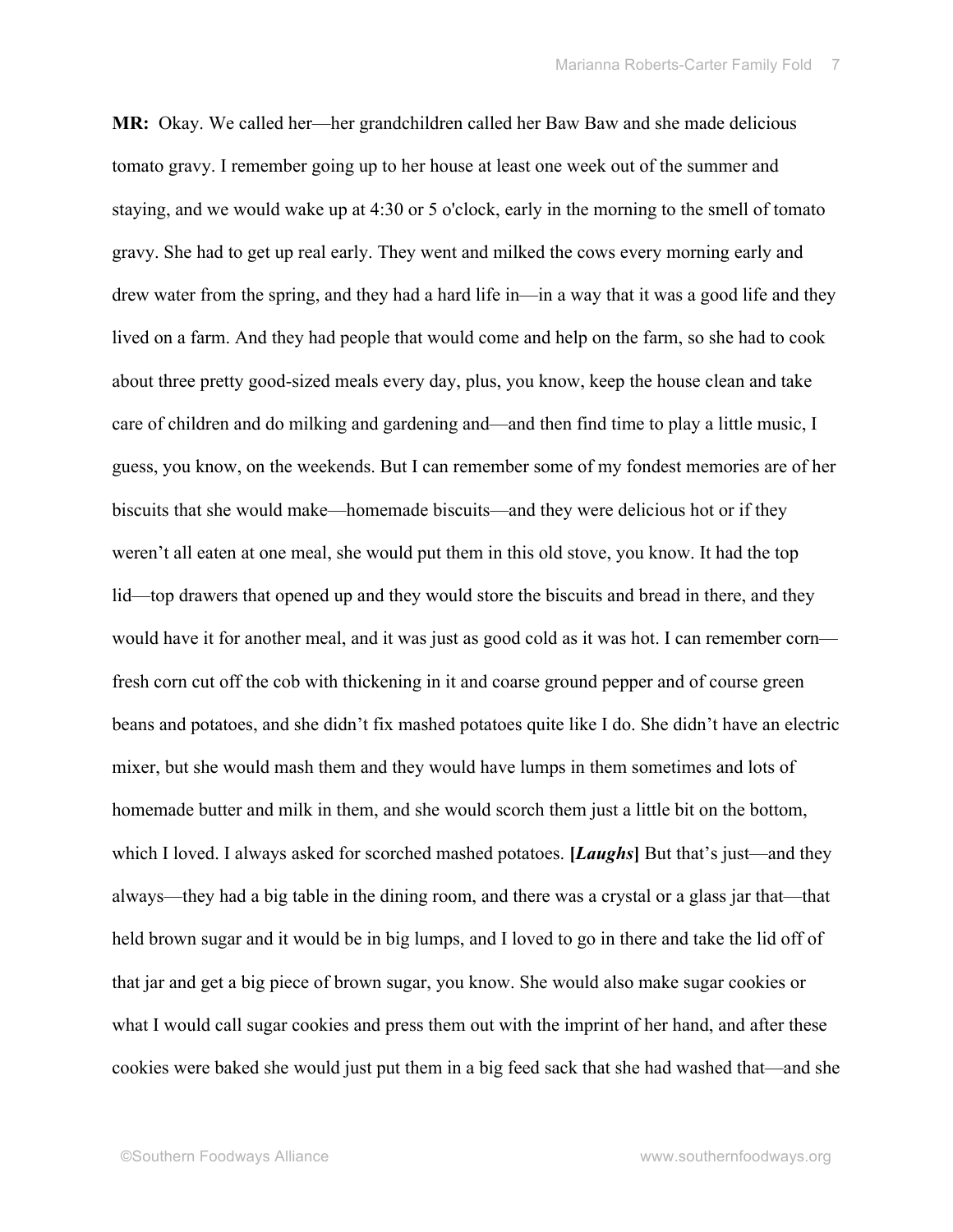would hang it by the door in the dining room. And anybody that came in knew those cookies were going to be there, and they could just grab a cookie and eat it, you know—work hands, friends, grandchildren.

# **00:11:27**

And I remember standing out on the porch eating watermelon in the summertime, and of course I was young back then, four or five years old, but I can still remember it because they would take our shirts off, and you could see the watermelon juice and seeds running down your tummy. **[***Laughs***]** They had a big tub that held water and a dipper that you could get a drink out of, and of course back then people never thought anything about having different cups. People would just come by and get a drink out of the same dipper, but it was good cold spring water. And she would can, of course. They had a cellar under their house that—it wasn't really a basement. It was just dug out dirt under there, and it was cool under there. I loved to go in there and walk around, and she'd have things like green beans and pears and beets and peaches, and of course they'd make apple butter and pear butter and peach butter and—. They, of course, killed their own hogs and cows—had lots of chickens, you know, and eggs. We'd have to go gather eggs. I was always afraid I was going to reach in and find a black snake. **[***Laughs***]** I never did. But those are just some of the things that I remember, you know, about the farm and their life there. And they were very happy. My grandparents were very much in love with each other all their lives, and he was so proud of her when they made the trip, you know, to New York. He didn't get to go because he had to stay there and take care of the farm and three of their children at that time and he just—he always encouraged her to, you know, sing and play her music. He was always very proud of her, and that's one thing I really remember the most is the love they had for each other.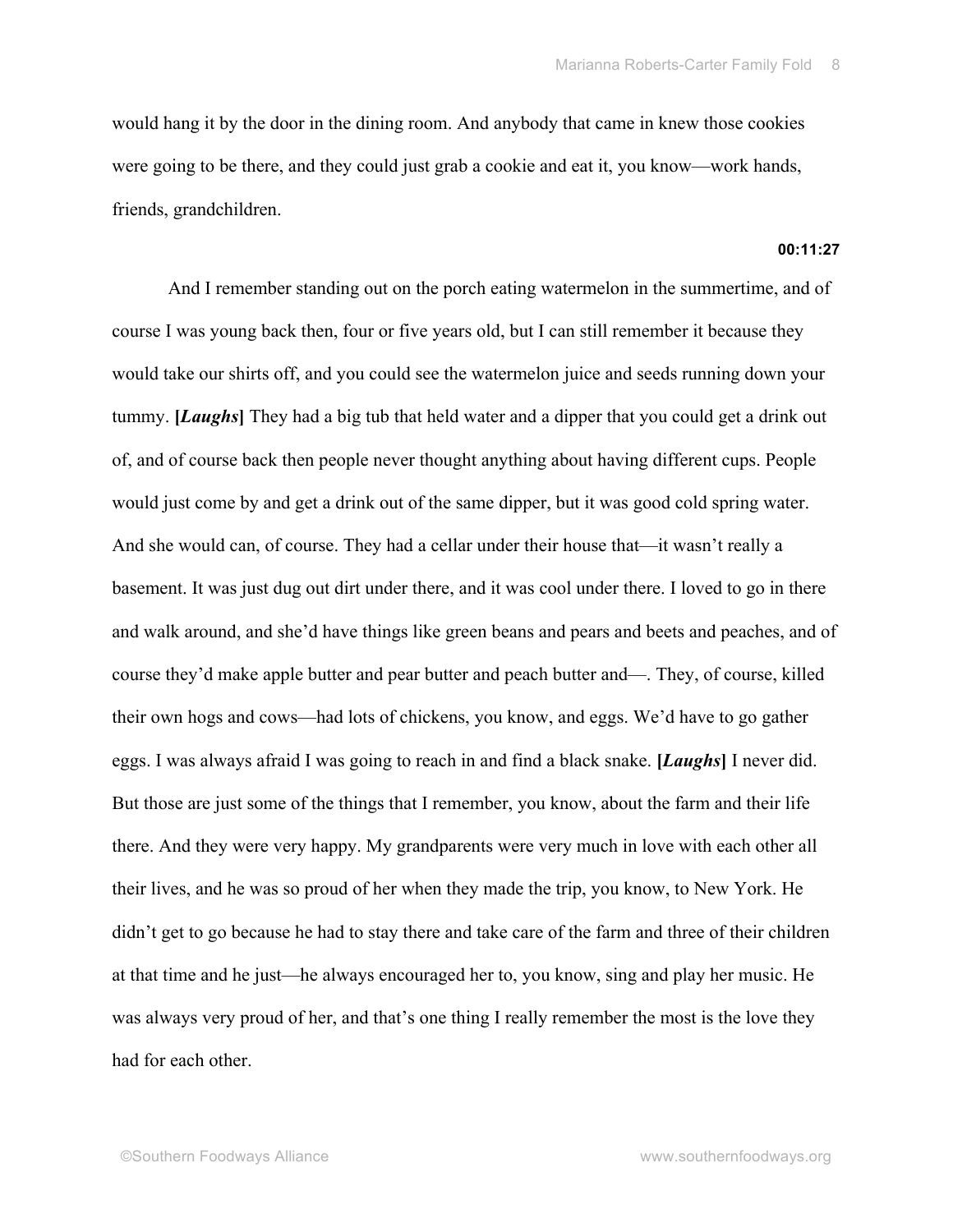### **00:13:28**

# **AE:** And what was his name, your grandfather?

**00:13:31**

**MR:** Skyler. Skyler Vermillion.

# **00:13:34**

**AE:** So, you know, music and food are both such a part of life here. Can you explain that and what that means?

### **00:13:41**

**MR:** Well, I guess they lived in a slower pace time than we do, and a lot of people lived on farms. Some people did work in factories. And most of what they had was what they grew on the farm. Grocery stores, I'd say, carried very limited supplies of food around—in this area anyway, probably just staples, you know, because I can remember them even going to get their corn and their meal and their flour ground at the mill. So I guess they just—after they got through with the hard day's work, they just enjoyed playing music and singing and entertaining themselves and occasionally venturing out and entertaining other people.

# **00:14:35**

**AE:** Your grandmother, did she teach—is your mother a musician also? Or did it skip her and go straight to you?

# **00:14:42**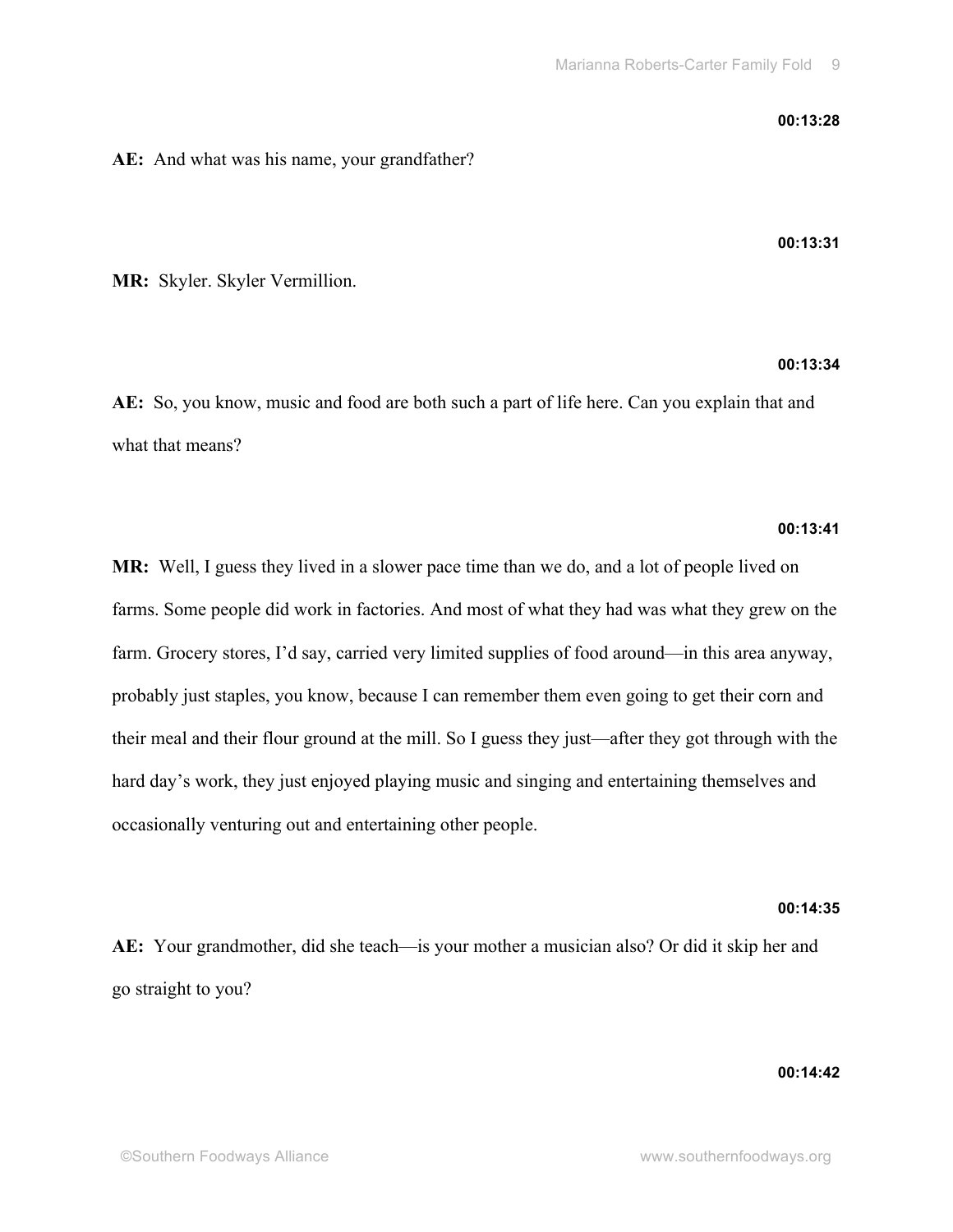**MR:** No, my grandmother—I mean my mother played piano and sang and, of course, danced at an early age.

### **00:14:52**

**AE:** And so they've been passing down the musical tradition. Do they also pass down some recipes through your grandmother?

### **00:15:00**

**MR:** Well the tomato gravy is my fondest memory, but there were other things too. Now I don't remember a lot of fancy dishes or casseroles or anything like that because they weren't wealthy people, so you know they just kind of had to make do with what they had on the farm. It was mostly just simple foods like green beans, corn, potatoes—the tomato gravy. I can remember my Aunt Cleo—now this was her oldest daughter. She made hoecakes. That's fried cornbread. And of course I've sent that recipe in too, and that was one of my favorites, especially with fried potatoes and soup beans and—. Of course mother made another dish, too, called chocolate gravy for breakfast, and I liked that too, but I liked the tomato gravy better.

### **00:16:10**

**AE:** Now is the recipe for the hoecakes, is that your kind of staple family cornbread recipe or is there another cornbread recipe that you like to use?

### **00:16:18**

**MR:** That's one of the staples. And then, of course, you know, I bake my own cornbread kind of like mom did. Of course back years ago they would have to put their leavening in their meal and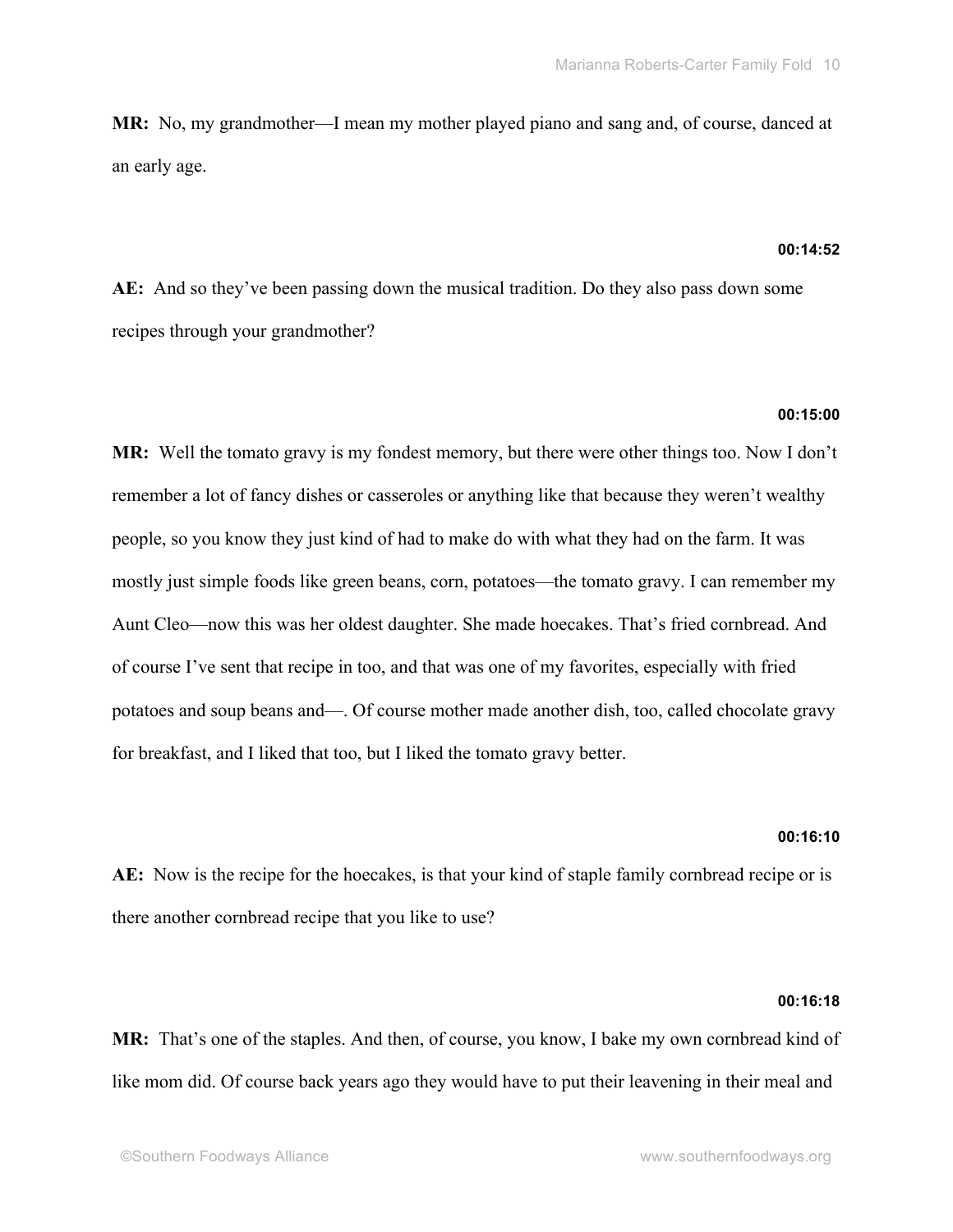flour, you know, the salt and baking powder, but I usually buy just self-rising meal and add buttermilk. And I have tried different things like eggs in it, sugar in it, but I just kind of—now I like the taste of the cornmeal and the buttermilk. That's all I pretty much use and of course put real butter in my skillet or in my muffin pans. I love real butter. I put that on everything. **[***Laughs***]** So that's how—I make it a lot, and sometimes I'll fry it. I fried some not long ago, and you just put quite a bit of lard, or back then they used lard or vegetable oil, in a skillet and it just makes it real good and crisp and good—full of calories but good. **[***Laughs***]**

# **00:17:33**

**AE:** What about desserts and things? Did your family make like stack cakes or any other traditional—?

### **00:17:40**

**MR:** Yes, my grandmother would make those old-fashioned molasses applesauce stack cakes. And she also—I'd say the apples and everything came—you know, the molasses from the farm and because I know they made their own molasses and she made homemade ice cream too, which I loved. She would take—they had metal ice cube trays in those old refrigerators, and she would mix up a mixture of cream, fresh cream, and sugar, and vanilla and put it in those ice cream trays with the little dividers and freeze it, and we loved that. We loved to have her home what we called homemade ice cream. And then, of course, you know, sometimes in the winter we'd have snow cream, you know, when it would snow. She would mix in vanilla and sugar and that was always a treat back—years ago. It was a little safer to eat it than it is today.

### **00:18:50**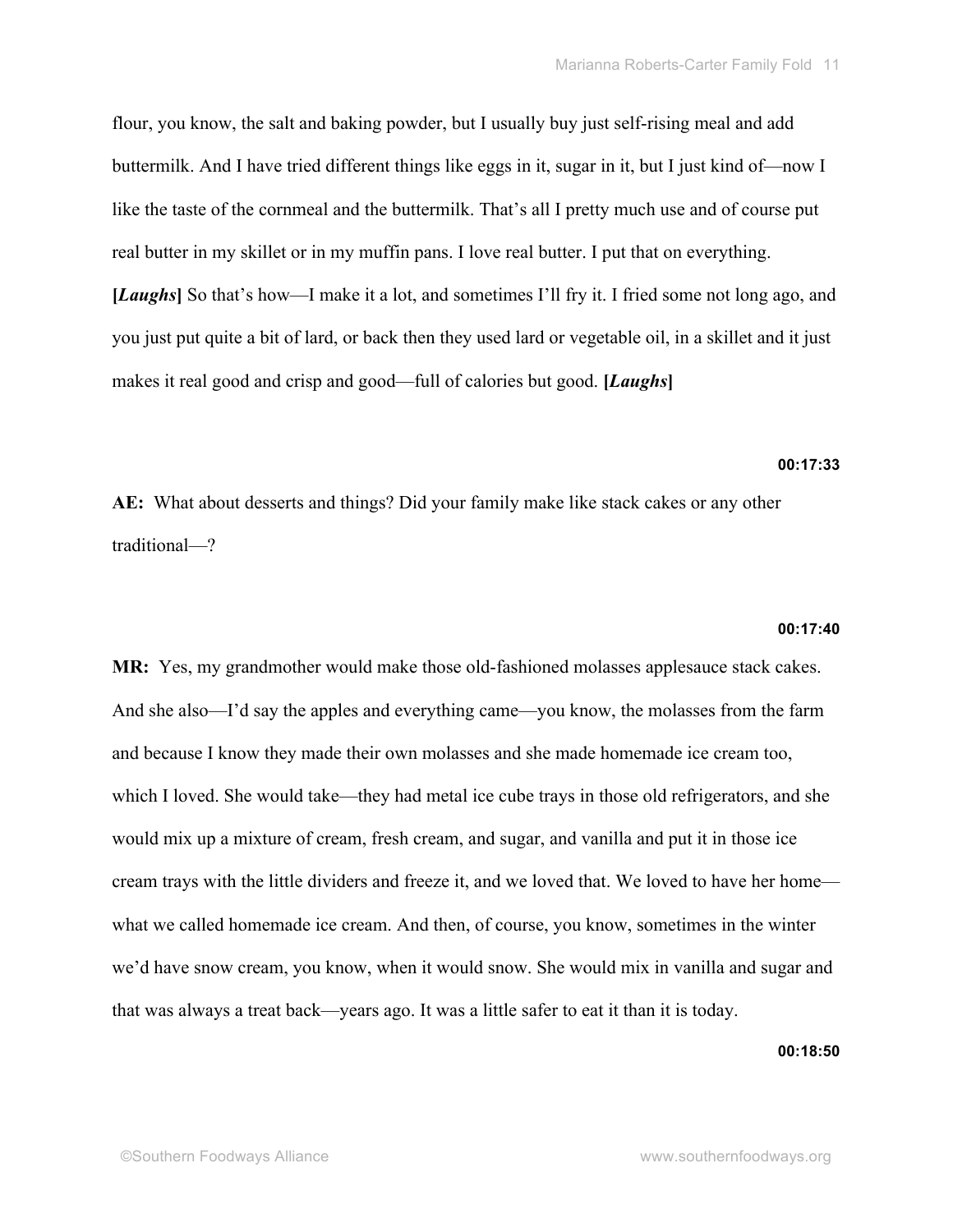She would make cherry pies, you know, from cherry trees that she had on the farm; she would have fresh cherries, all kinds of jams and jellies and, you know, fruits and fruit trees they had on the farm. I'm trying to think. I know she had mostly fruit pies. I don't remember a lot of cream pies or anything, and I don't remember a lot of different kinds of cakes, but I do know she did make the old-fashioned molasses stack cake.

# **00:19:28**

**AE:** Now when, you know, you started playing and became a musician and a part of the Appalachian Dream Spinners, what—what does that mean to you, being from this area and of this area and carrying on that—that musical tradition here in Scott County?

# **00:19:48**

**MR:** It's just, I guess, a way of preserving my family traditions and, of course, the Carter Family, who were famous in this area. We do a lot of the songs that they recorded. I do a lot of songs—tunes that I can remember hearing my—my mother, my grandmother play. And it's just something that I wanted to do to—I mean I love all kinds of music, but I especially love the oldtime mountain traditional music, and I love trying to perform it and trying to keep it going. And I'm trying to get my grandchildren interested in it too, so it'll stay alive.

### **00:20:39**

# AE: Is there a little piece of something that you might—could sing?

### **00:20:43**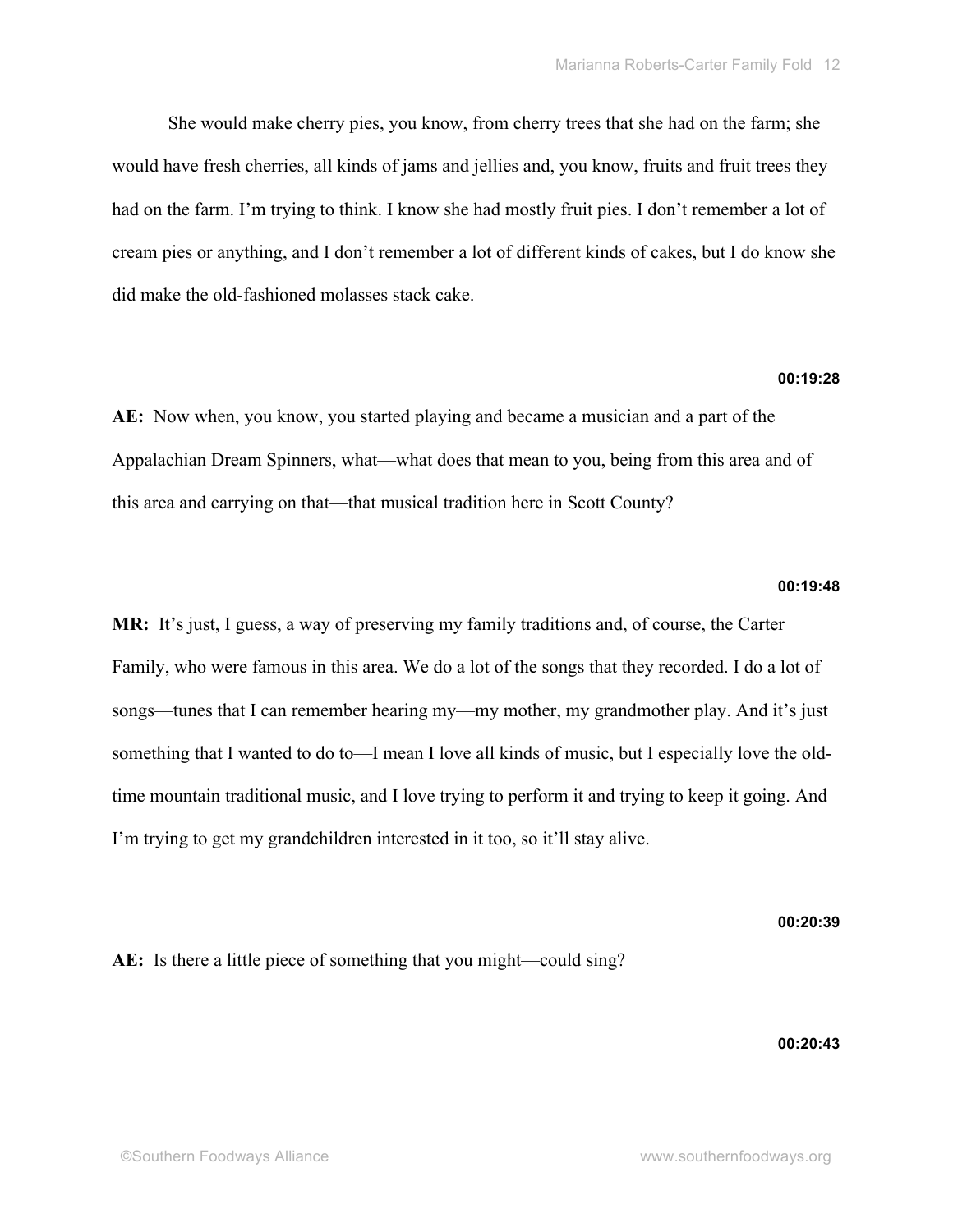**MR:** Oh let's see. This is a Carter Family song, *Bury Me Beneath the Willow,* and it goes a little bit like this: *[singing] Bury me beneath the willow under the weeping willow tree. When he hears that I am sleeping, maybe then he'll weep for me.* 

**AE:** Lovely, thank you. That was a treat.

## **00:21:22**

**00:21:18**

**MR:** It's hard to sing without music. I haven't sang for about five months. One of the girls that—in our little band that plays guitar broke her wrist so we've been about five or six months without playing, so we're anxious to get started again.

# **00:21:39**

**AE:** When you play, do you play generally just in this area or do you travel far and wide?

# **00:21:44**

**MR:** Mainly around close. We've been in the Carolinas, in Virginia and Tennessee, Kentucky. We haven't ventured out very much further than that, although we'd like to someday. I would we've talked about how we'd love to do a tour of Ireland and those countries maybe sometime. If we're ever fortunate enough to get to do that, it would be nice.

# **00:22:18**

**AE:** How did you come up with the name Appalachian Dream—Dream Spinners?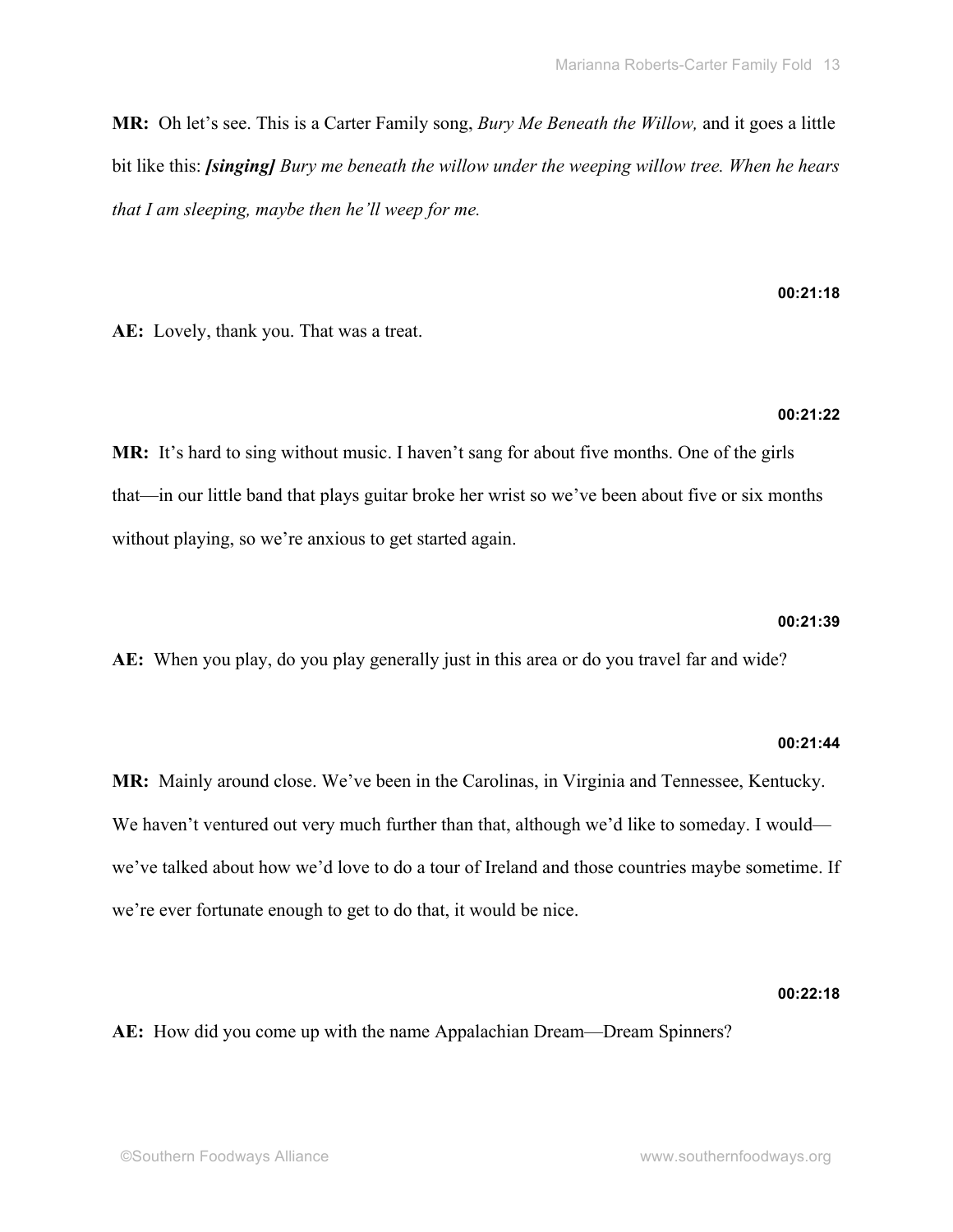### **00:22:22**

**MR:** Actually, Dwight Bishop, who plays in our band, that was his idea. We all kind of sat down and put names on paper, and when we came together to pick a name, that's just sort of how we came up with that one. I think it may have been partly his idea and—and part of someone else's but mainly it was his idea.

### **00:22:57**

**AE:** So when you perform do people just kind of know and take for granted that you're from Hiltons or is there ever kind of a—a question or expectation about your connection with the Carter Family because you sing their songs and they're from this place?

#### **00:23:11**

**MR:** Well, of course, we usually—when we introduce ourselves—tell where we're from. I'm from Hiltons; I just live about a mile down the road now from the Carter Fold. And, of course, Anita [Gibson] lives in Weber City, which is just about seven miles from here, and Dwight [Bishop] lives on—into Virginia into Duffield, which is probably another ten or twelve miles, so we're not very far from each other. We all—and then we have a fiddle player, Tace Farmer, who also lives in Gate City, so we're all pretty close to this area, and we usually let people know that.

# **00:23:52**

**AE:** What does—what does that mean to you and to the people that you perform to—and sing these Carter songs, do you think?

## **00:23:59**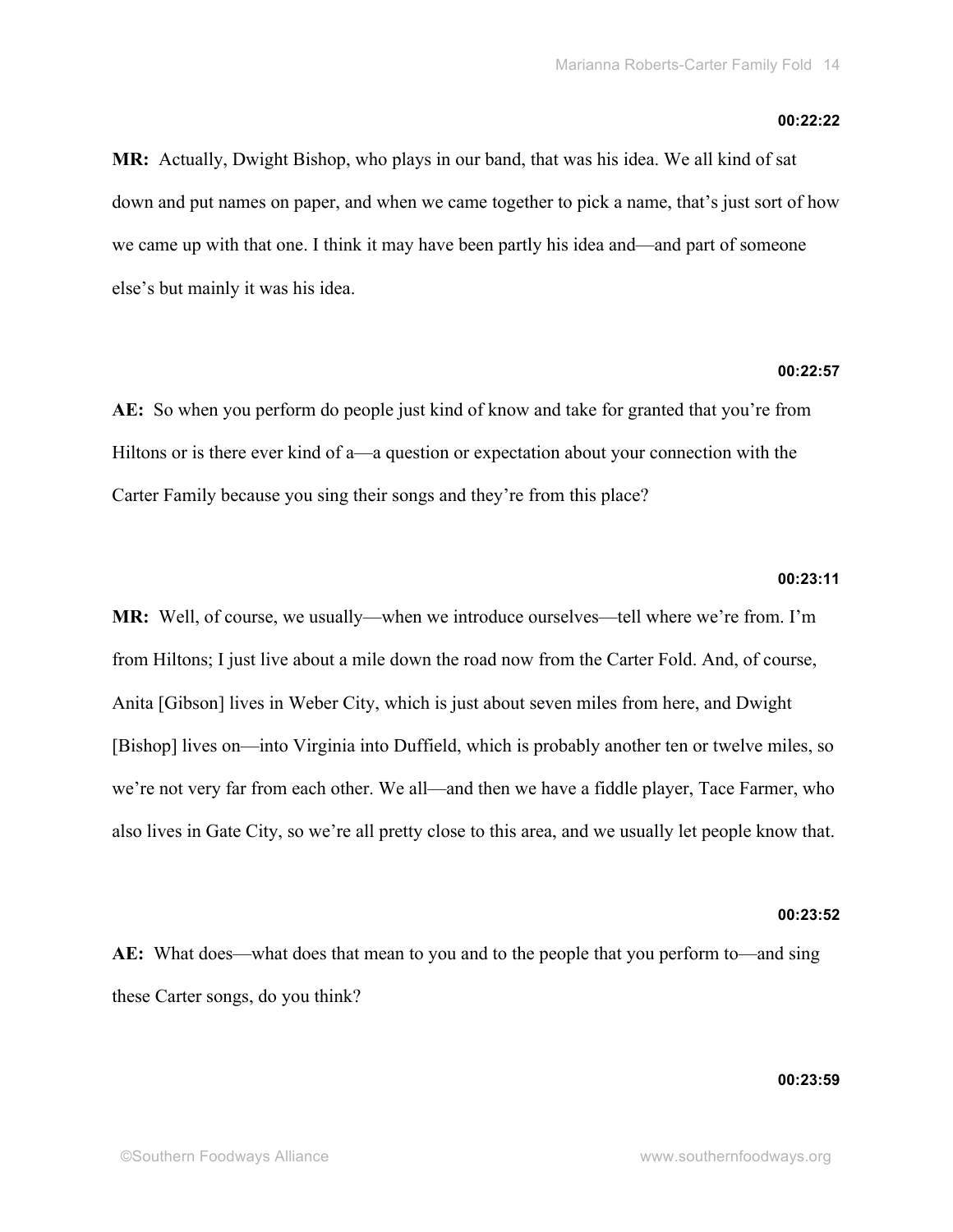**MR:** Well, you know, I hope they—they realize how much the Carter Family music means to us, and I think they appreciate it too. I think that's one of the reasons that we're asked to play certain places is because they do have an appreciation for the old-time traditional music. We're—we don't do any bluegrass, but some of the songs we sing actually are done as bluegrass songs too. Some of our songs are kind of fast; some are slow and especially now since we have the fiddle, you know, we have more kind of a dance sound to some of our music. And of course Anita, she writes some songs, so we—we were getting ready to do a new album, a Gospel album when she got hurt and we were going to try to do some of her songs on that album too. So hopefully we'll get to have something to look forward to in the future.

**AE:** How long now did you say that y'all have been together?

**MR:** I guess about six years, probably.

**AE:** Were you in any bands or anything before that?

# **00:25:17**

**MR:** No, I just played with friends mainly and at my aunt's house. She had music in her home every Friday night for years, and that's where I got started, actually, as an adult playing the bass with just friends and relatives, and we've kind of played on a small scale—nothing big, you know, just for fun and our own enjoyment.

**00:25:07**

**00:25:10**

**00:25:15**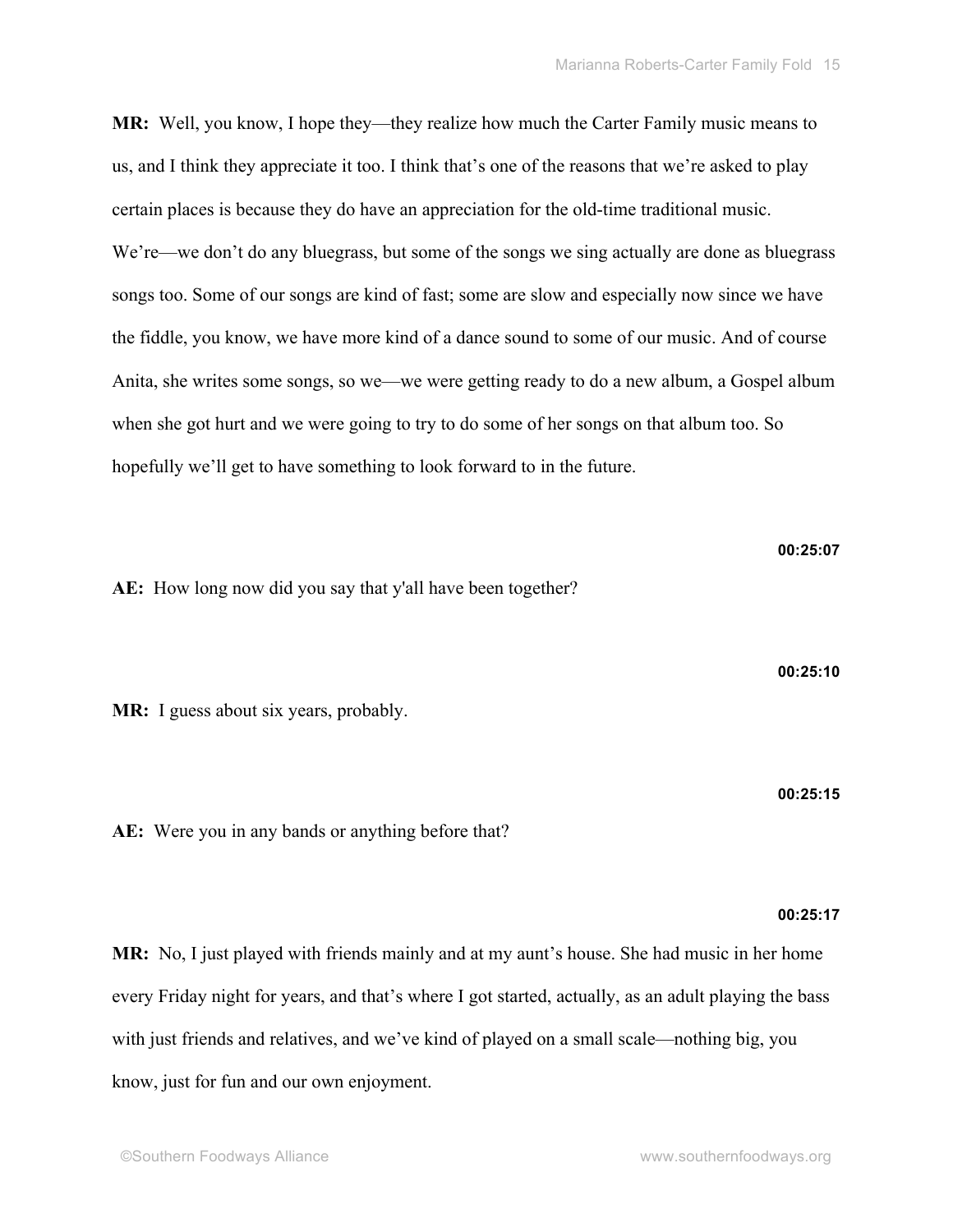### **00:25:48**

**AE:** Now when the Carter Fold opened here in the [nineteen] '70s, what did that mean to you that Janette was taking on—carrying on the Carter Family tradition?

# **00:25:57**

**MR:** Well I think she's to be commended for that, you know. That, I'm sure has been a—a sacrifice in a lot of ways just to be here every Saturday night and have the doors opened. And of course she obviously loved her [grand]father [A. P. Carter] very much and wanted to please him and wanted to carry on his music because that was a dream he had. And I think she probably made some sacrifices to get that done through the years, but I think it's paid off for her, and I know people really appreciate her around here and her family.

### **00:26:39**

**AE:** Now when you think about the Carter Fold, do you think about food? Do you think about what they serve here?

### **00:26:43**

**MR:** Oh, yes, I love their hot dogs. They have really good hot dogs, homemade chili and their barbecue sandwiches are good too. The soup beans and cornbread and just home-cooked food.

**00:27:05**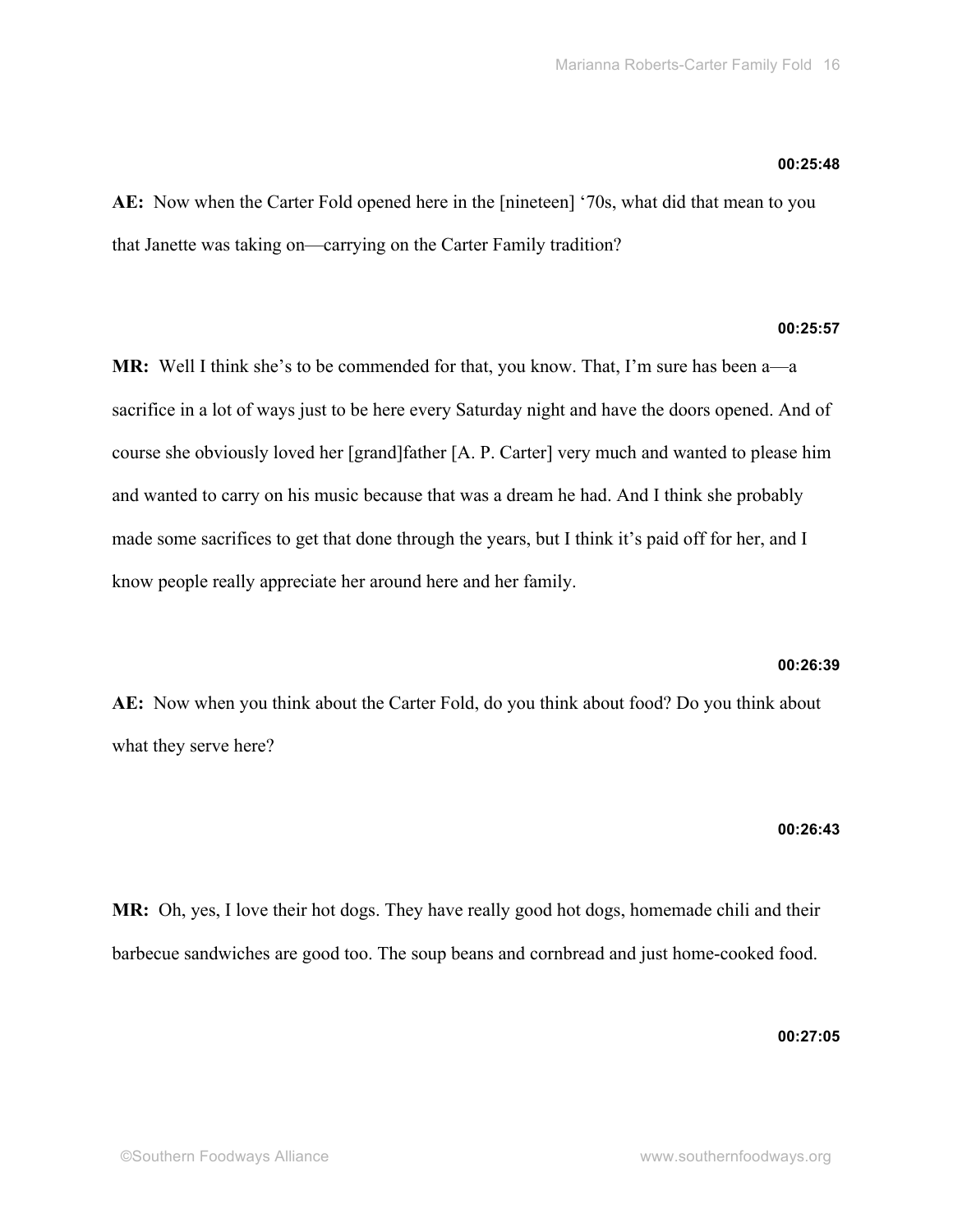**AE:** Do you—do you take for granted that this—you know, Appalachian home cooking here in Scott County, with the soup beans and cornbread and stuff that's, you know, fairly specific to the area, do you see the significance of those food traditions here?

# **00:27:18**

**MR:** Yes. Here at the Fold? Yes, it's definitely carried on old recipes, you know. The—the old way of cooking I think is very evident here. I like their menu.

### **00:27:37**

**AE:** Did you grow up knowing that Janette and—and them were good cooks or is it just something that, you know, you're a woman and you live here and you have to be a good cook?

### **00:27:45**

**MR:** Well I—I've never seen very many women older than myself who weren't good cooks. You know, they just—they had to be. They didn't have a lot to work with, but they, you know, they did the best they could, but they knew how to season food, I think. I think butter—real butter—you just can't beat real butter. And, of course, salt and pepper and sugar and vanilla and the old traditional ways of flavoring food I think is the best. Of course I like to do some gourmet cooking every once in a while and get a little fancy, but I love the old staples too. I—I cook that way a lot—fried potatoes and soup beans and creasy greens; I love creasy greens with meat grease in it. And I've picked a lot of greens up and down this valley, you know, when people would grow corn and then they would plant the greens in there, and of course some of them just come up on their own, and I've gone out a lot and just, you know, picked greens out in the field and come home and cooked them. I've seen my mother do that; my grandmother did that, so—I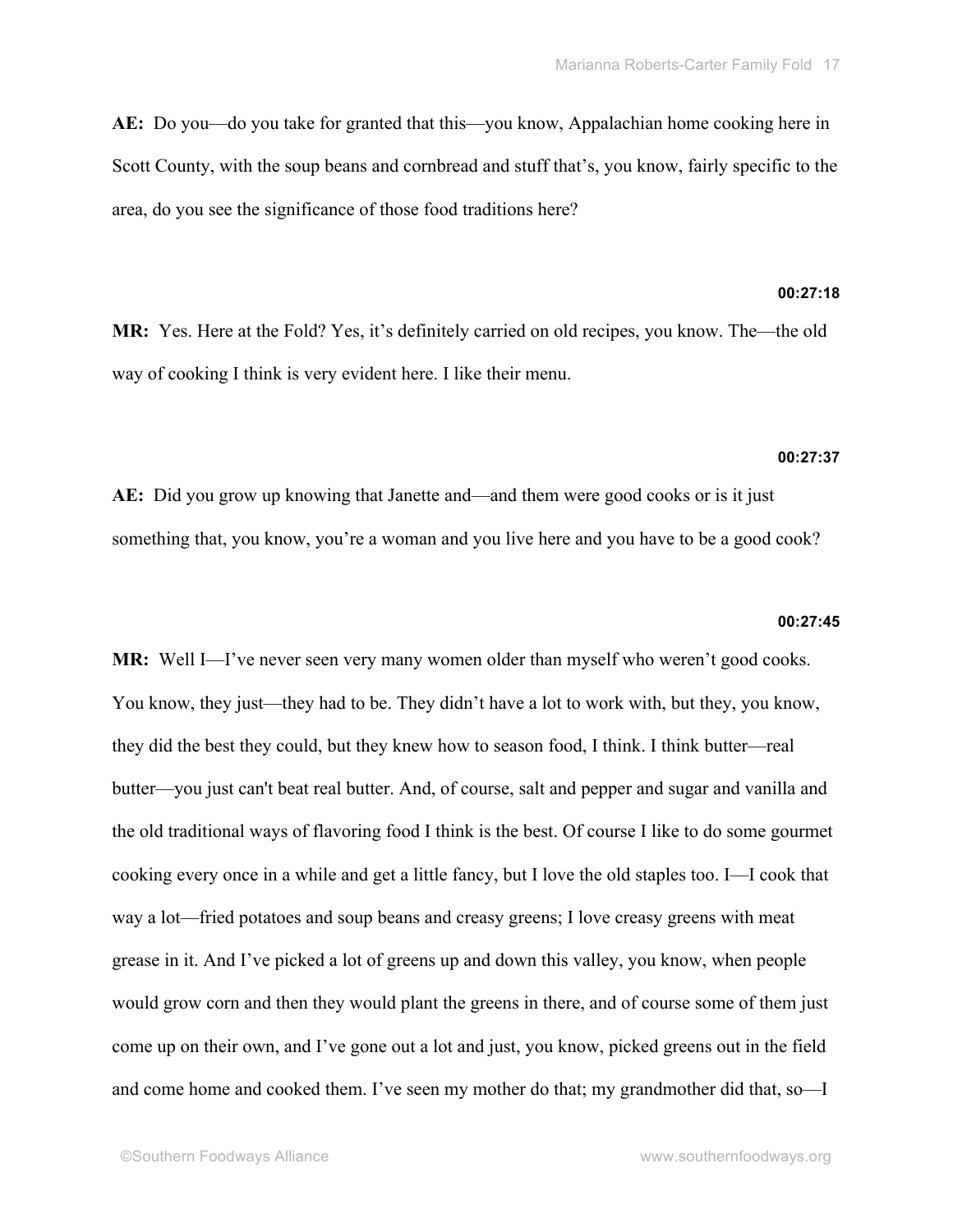cook a lot like they did. I may put in a few fancier dishes once in a while, but I still cook a lot like my mother and my grandmother.

### **00:29:18**

**AE:** Do you still keep a garden?

# **00:29:20**

**MR:** I have had a garden. But where I'm at right now, I don't. The only thing I grow is tomatoes. I grow tomato plants, and that's about all I have room for right now. But I would like to have a garden again and do a little canning. I really haven't canned in several years. I used to can green beans and make pickles and put up things in the freezer about fifteen years ago, but it's been a while. I'm so busy now baby-sitting with grandchildren, I don't have much time to garden.

# **00:30:01**

**AE:** So that's another thing about this area is that everybody seems to stick around.

### **00:30:06**

**MR:** Well, my family has. Of course I have two sons, and luckily they're still in this area. They haven't had to leave to find work, and that's a blessing because, you know, I've enjoyed them being close and my grandchildren. I think it would be hard to have children and grandchildren in other cities and a long way off to where you didn't get to see them as much. I really enjoy being a grandmother—since I retired, especially.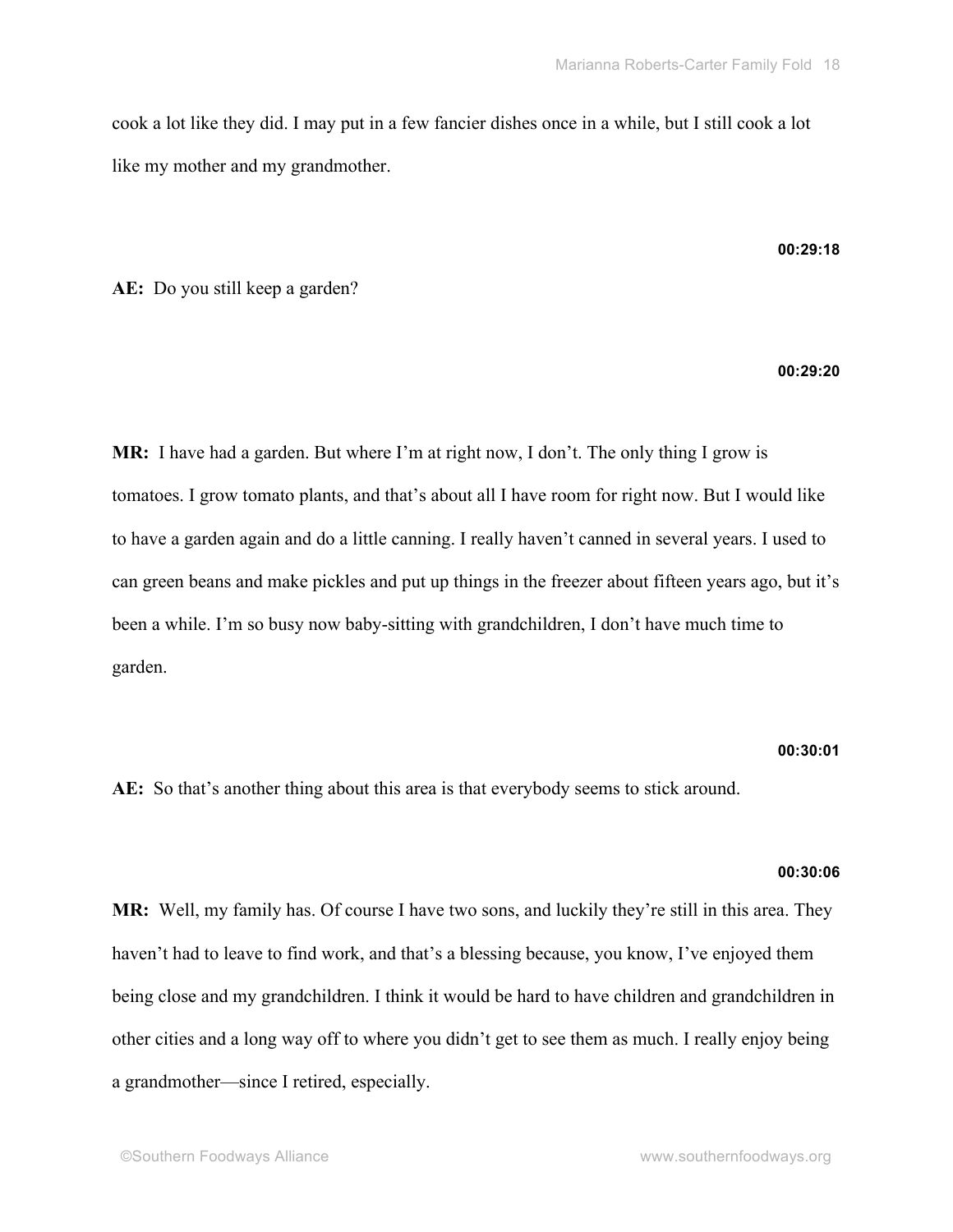### **00:30:37**

**AE:** Now since you've contributed to this book, *Grazing Along the Crooked Road*, have you has it been interesting for you to look at the other recipes from the other counties and kind of see what—what other people contributed?

# **00:30:48**

**MR:** It has. I've enjoyed looking through and finding other—there's been some strange recipes in there but interesting. Groundhog and possum and, you know, a lot of things that I've never tried; but, yes, I've enjoyed looking at it and just seeing, you know, what was available back then.

### **00:31:18**

**AE:** Do you—you think that some of these food traditions are in danger of disappearing?

# **00:31:24**

**MR:** Possibly. I don't think that too many of the younger generation—I don't think they cook as much as I did after I was married, because fast-foods are so available to everybody and people are so busy, especially if both husband and wife have to hold down jobs. That, I think, they don't cook as much as—I don't think, but I think there are some people who—who do appreciate these things and want to keep the old recipes alive, so I don't think they'll every completely die out. Hopefully, they'll be a revival and more people will cook the—the old-fashioned way and play the old-fashioned music and keep our roots and our history alive.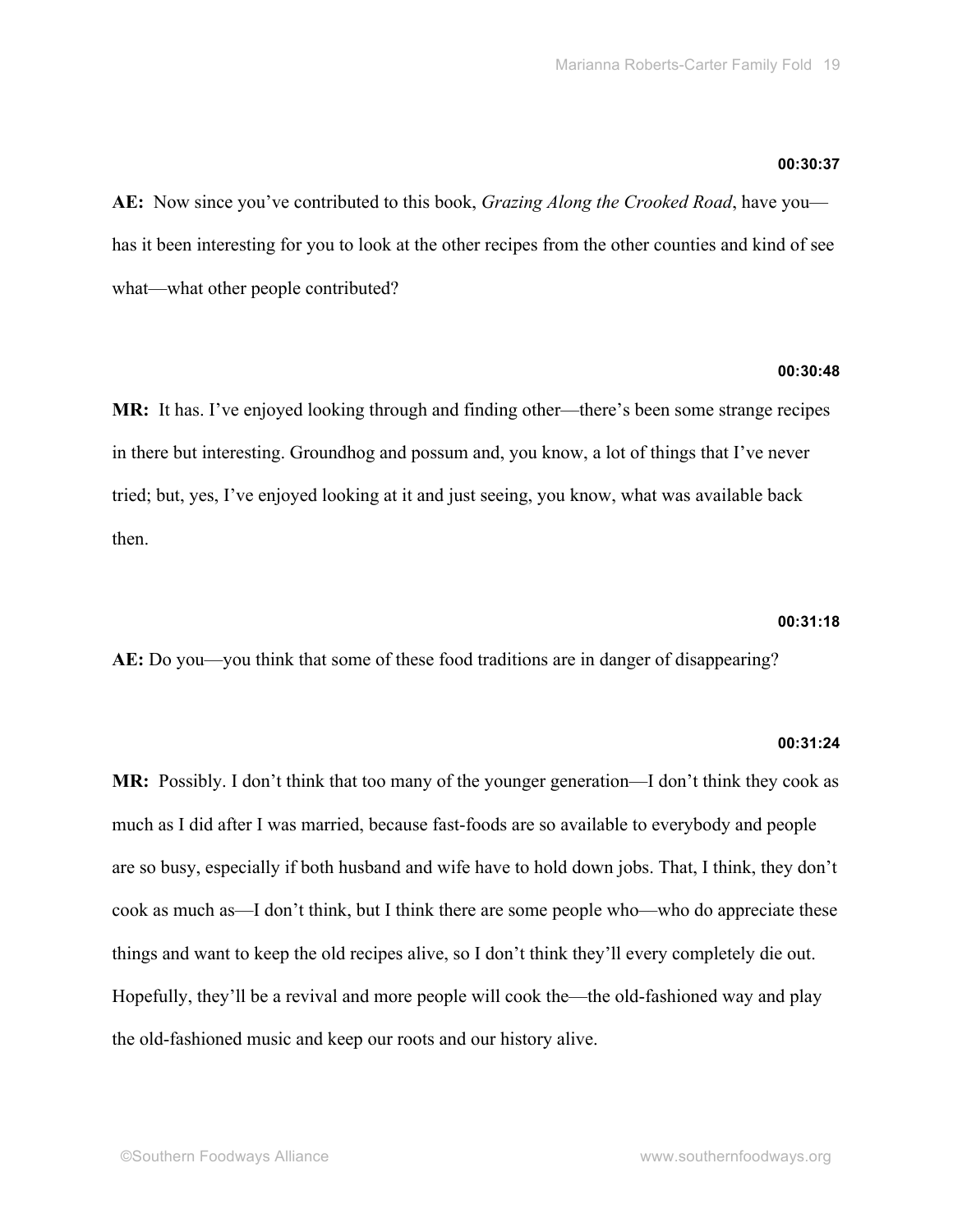### **00:32:25**

**AE:** What do you think about people coming from far and wide to come here to the Carter Fold and experience the music and the food of Scott County here?

# **00:32:32**

**MR:** I think it's amazing. In all the years that I've been coming here, every Saturday night there will be people at least—usually from another country even here, when they are asked where they're from, but even in the United States. It's everywhere all across the United States, people still come. And I think it's amazing they come from other countries here to travel, you know, back in this remote area and up this little valley. And, like I said, I live a mile down the road. And every Saturday night you can just see a line of cars, you know, from about 6 o'clock 'til 7:00, it's just a steady stream coming up the valley, coming to the Carter Fold, you know, to hear the music.

### **00:33:20**

**AE:** Are there any songs in your repertoire in the Appalachian Dream Spinners that have to do with food?

### **00:33:27**

**MR:** Oh, well, we have done this little song. It's been a while. *[Singing] Hot corn, cold corn, bring along Demi-John you know.* I was trying to think. *Shortening Bread.* That's one of the first songs I ever heard; that's one of the first songs I ever heard my grandmother sing and play was *Shortening Bread*. *Bobbing Cabbage Down*, you know, that's a tune. There's—a lot of songs are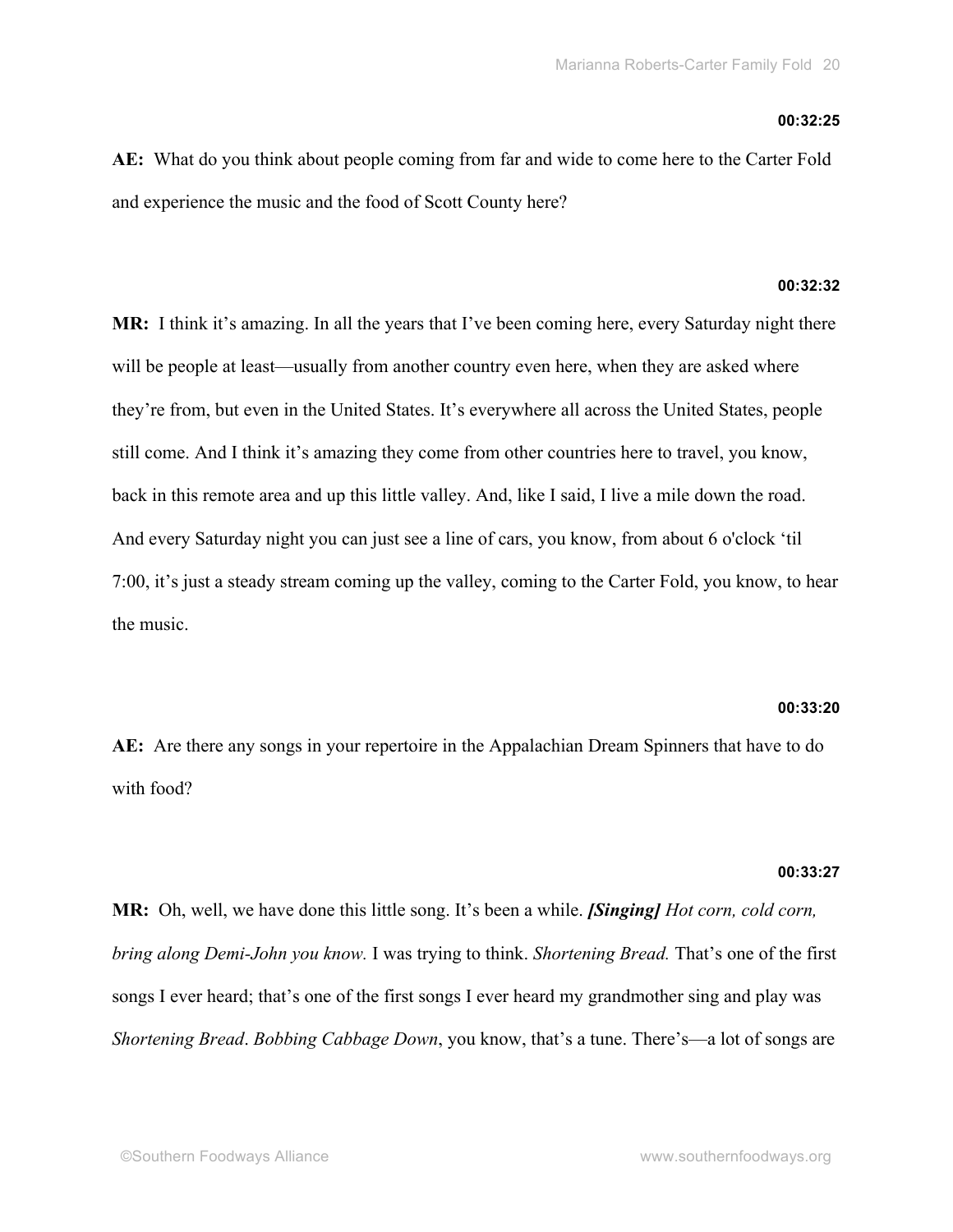about food. I guess that's a lot—that's what they had to sing about back then. That's about all I can think of right now. I'm sure others will come to me later.

### **00:34:20**

**AE:** Are there any other, you know, stories from your grandmother that—that relate to food and music of the area that you can think of or just the traditional way of life that you don't really see anymore?

# **00:34:34**

**MR:** Well they—they used to do the—you know the little song about *Little Brown Jug* and *Mountain Dew* and, of course, that was another part of our history. Back during the Depression, a lot of families in this area, whether it was legal or not, they survived by growing corn and making what we called Mountain Dew, you know. **[***Laughs***]** I think that's a favorite topic to sing about. **[***Laughs***]** I was trying to think of any other songs that they sung that I can remember that had to do with food. I just can't think of anything right now.

### **00:35:32**

**AE:** Did you have a favorite meal that you loved to have at your grandmother's house?

# **00:35:37**

**MR:** I liked the fish. My grand—they lived on the Holston—right beside the Holston River so he fished a lot, and I loved fried fish from the river, and of course her scorched potatoes. I loved that and slaw; she made good slaw from where they grew their own, you know, green peppers and onions and cabbage. The fried hoecakes with that, I guess that was one of my favorites. Fried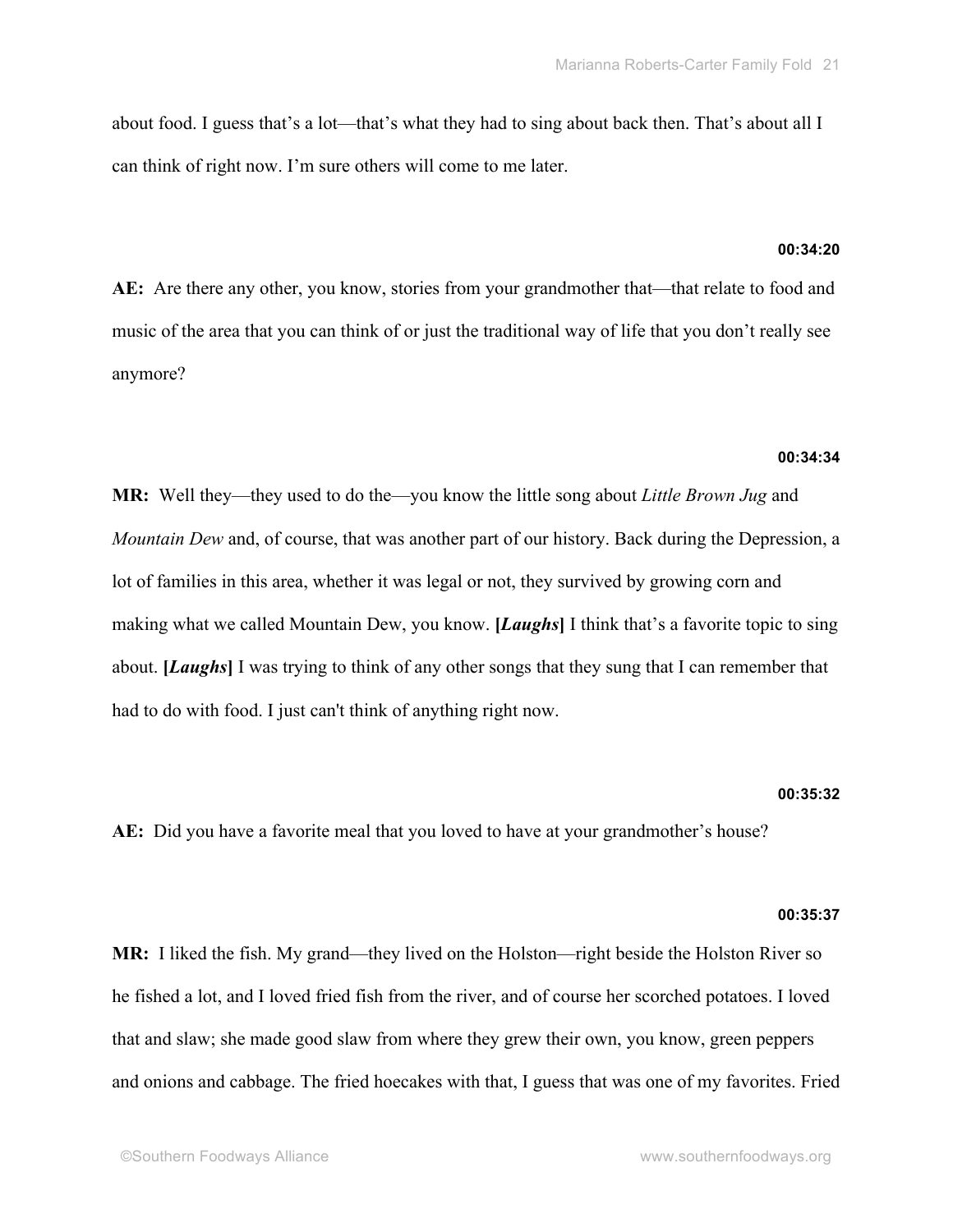chicken, that was good too. They had that a lot on Sunday but they did—they ate a lot of fish, I guess, since they were—lived beside the river. Fish was more plentiful back then. I'd say that was my favorite, the fish.

# **00:36:41**

**AE:** So what do you think, you know, the—the future of the Carter Fold and people's exposure to life and culture here in Scott County might look like?

# **00:36:55**

**MR:** Well I think it has changed some from the time it first started. Of course progress anything that—that grows is going to change a little bit and when I first started coming here, you know, we sat on benches that were—had carpet patches on them. That's gone now. We have more comfortable chairs, and I think that's good. I think it's—especially for the older people. It's more comfortable for them. And I don't know exactly how much it will change, you know. Now we're still in this old building. It's been remodeled some, but it still looks a lot like the Carter Fold, you know, did years ago. And I'm hoping that some of the—the old things will stay but I'm—I'm sure they will change some new, too, and we miss, of course, Joe and Janette and their personalities. It's just what made the Fold and, of course, you know, now Rita is trying to keep it alive and keep it going, and she's doing a real good job. But I still think it has an air about it of like it did fifteen years ago, so I'm hoping some of that will stay—the food and the groups, you know, the old-time music. I love old-time; I love bluegrass, too. So I hope they keep both bands coming too, you know, to kind of please everybody.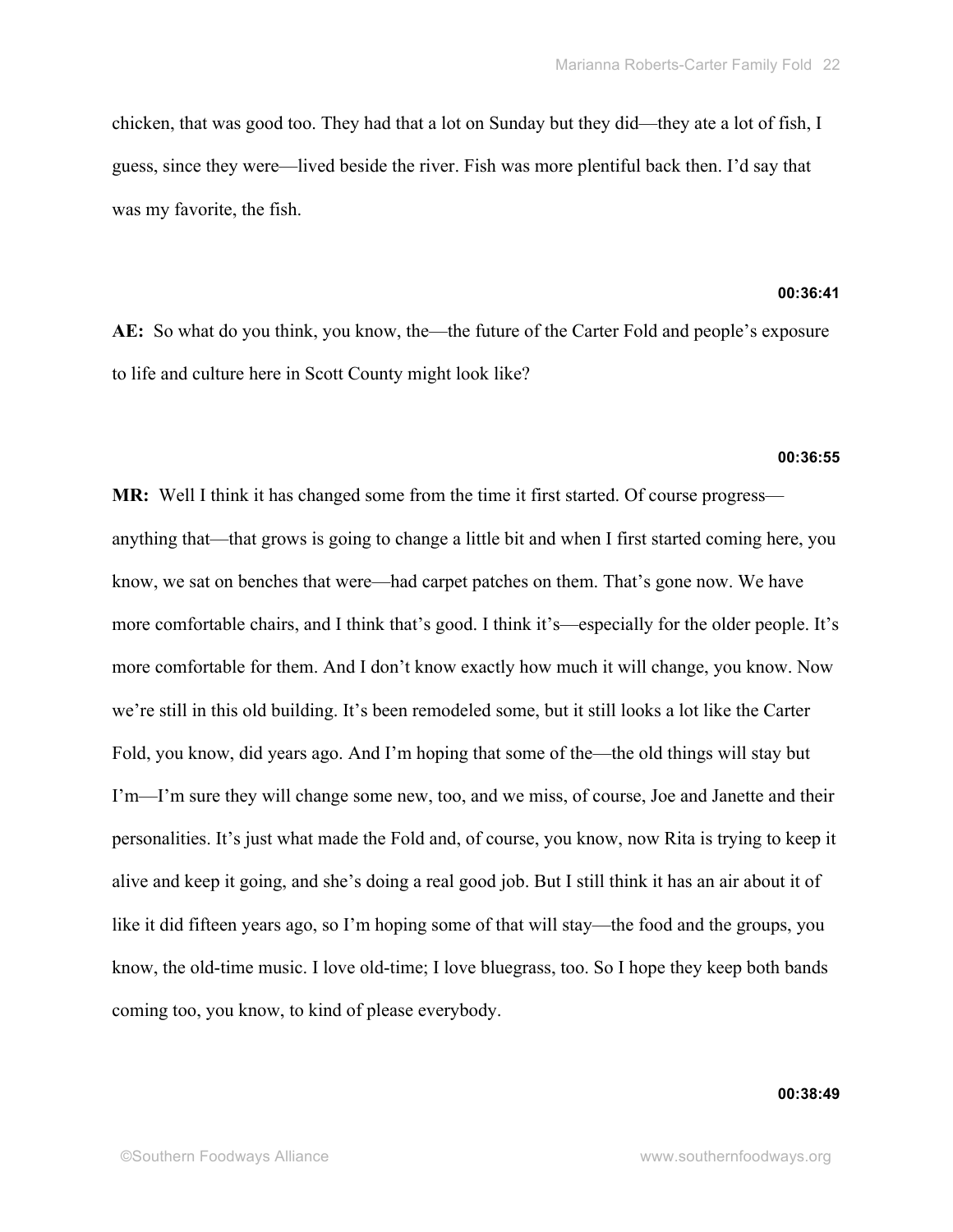**AE:** Are you—did you teach your children how to play and—and sing or did that come naturally?

### **00:38:57**

**MR:** No, I have two boys and neither one of them play. They love music but, well, my youngest son plays the harmonica some, but they don't play to any extent but they—they love music. And my grandchildren, I have a granddaughter who is taking fiddle lessons now and two grandsons that have in the past taken guitar and banjo. They're not taking right now, but I'm hoping they will pick it up again. Their family has just gone through so much with, you know, the twins and the problems, but I would love for my grandchildren to play, especially old-time music, you know. They love other types of music too, and I understand that because that's what they're exposed to, but I want them, hopefully, to appreciate old-time like I do.

# **00:39:56**

**AE:** Well it seems like the—the richness of that family dynamic with having the Friday night music, family music night, is something that we might need to see more of around here maybe again.

#### **00:40:09**

**MR:** Uh-huh, I miss that. Of course my aunt has passed on, and my youngest son actually lives in her house right now, and when I'm there I think about the nights and the days that we spent there and the music; and I loved to just sit at her kitchen table and let her tell stories of things they did growing up. She actually wrote out some—some of her memories as a child and the things that she and my mother and her other sister and brother did growing up on the farm, which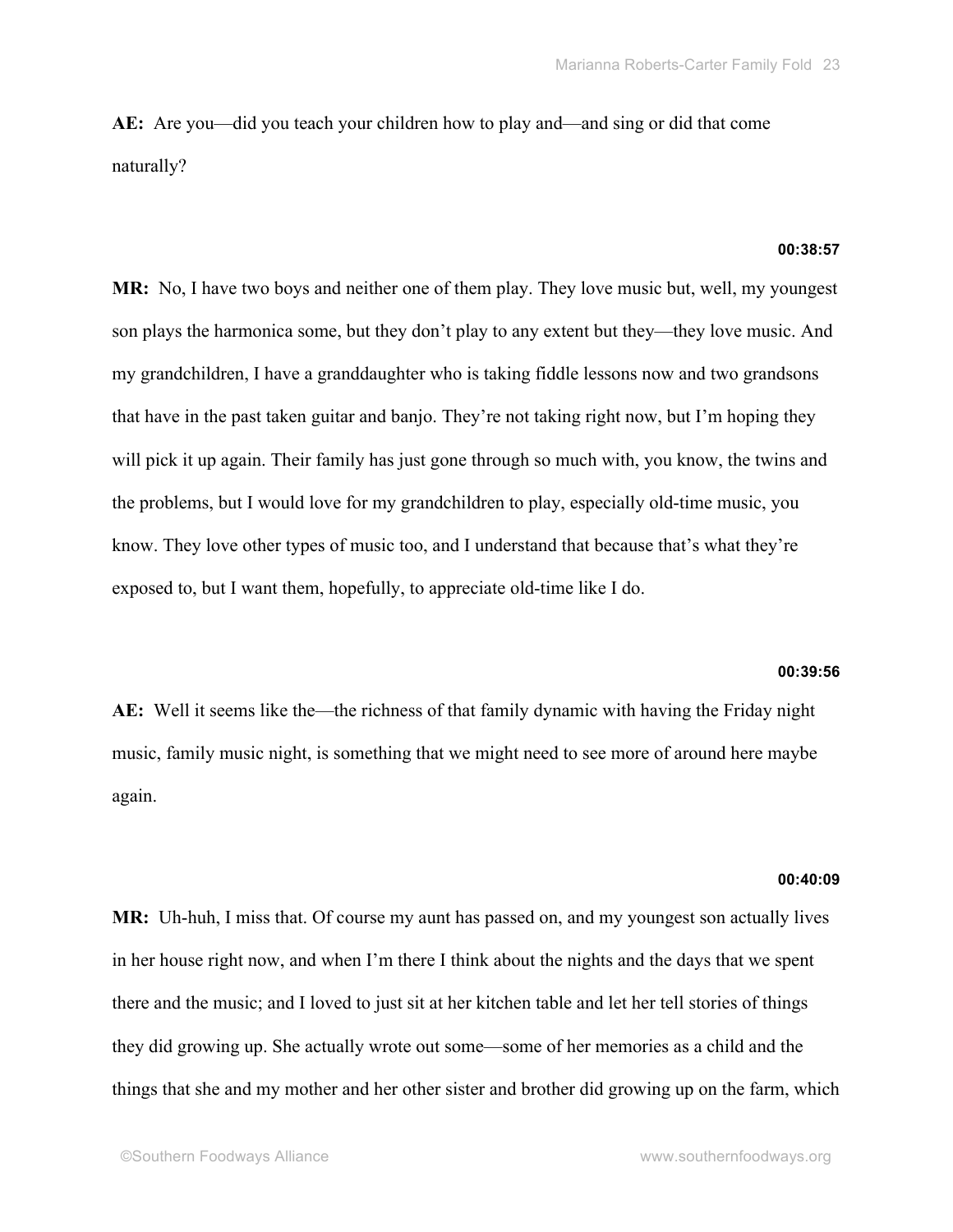I don't have with me right now but very interesting, you know, and—and I appreciate that more and more as I get older, looking back, you know. I think you do. I think, as you get older, you realize that the old-fashioned times and ways meant a lot, and you want to hold onto it.

# **00:41:08**

**AE:** And so when your aunt would have the Friday night music at her house, would she have food there also?

# **00:41:13**

**MR:** Oh, yes, lots of food. Usually people that would come in to play music would bring something, a cake or a pie or cookies or sandwiches or drinks, you know, coffee, tea, just we all would take a break and go in her kitchen. She had a big long table in the kitchen, and people would just take turns sitting down and talking, and then they'd get up and go back and play music, and just it was some really good times then.

### **00:41:49**

**AE:** Well is there anything that I haven't asked you about or we haven't brought up yet that you want to make sure to add?

### **00:41:56**

**MR:** I really can't think of anything except just to say that I appreciate your interviewing me today and, hopefully, you know, what I've said will encourage somebody else to keep the old ways and keep the old traditions going and come support the Carter Fold and the music that we